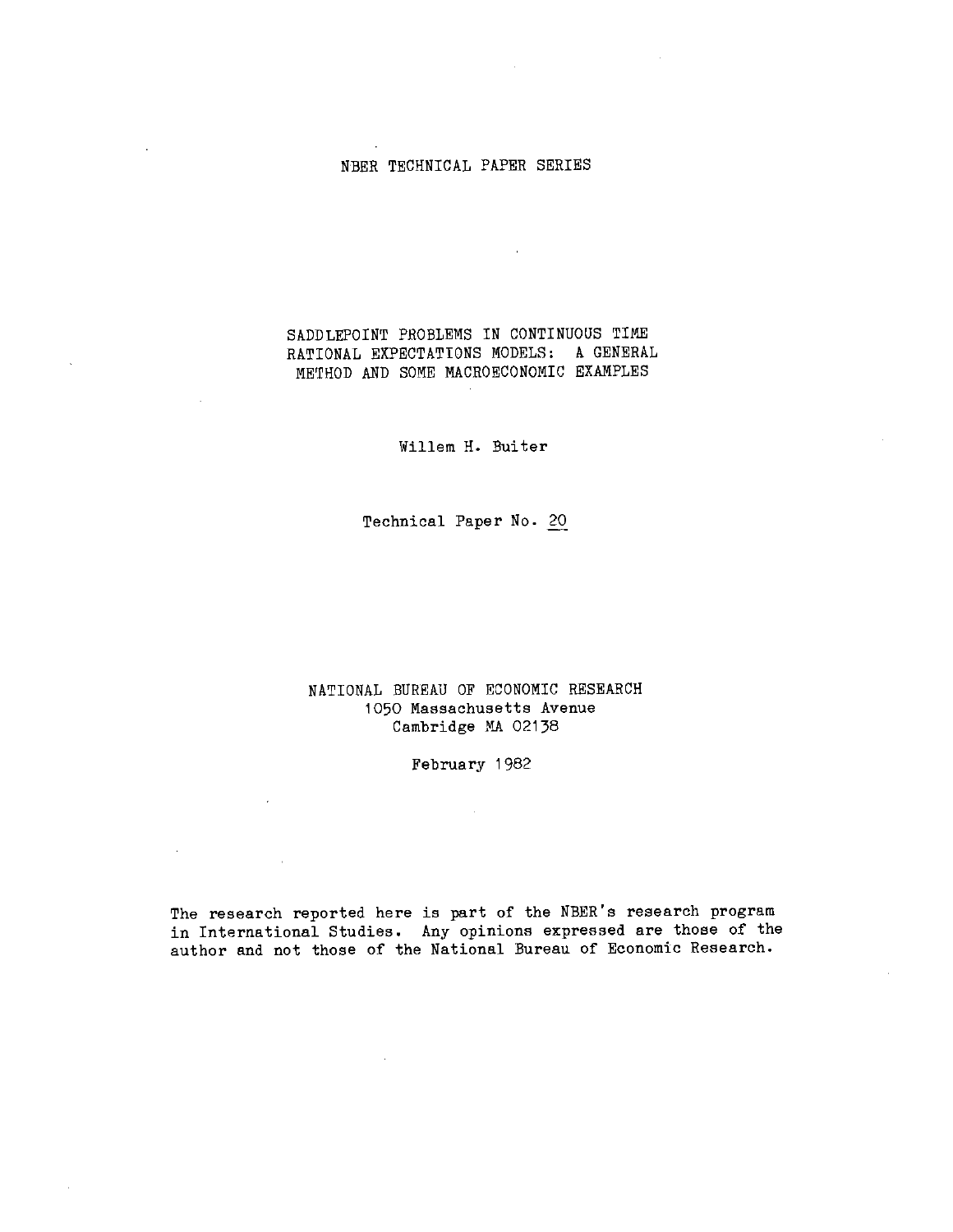### NBER Technical Working Paper #20 February 1982

SADDLEPOINT PROBLEMS IN CONTINUOUS TIME RATIONAL EXPECTATIONS MODELS: A General Method and Some Macroeconomic Examples

#### ABSTRACT

The paper presents a general solution method for rational expectations models that can be represented by systems of deterministic first order linear differential equations with constant coefficients. It is the continuous time adaptation of the method of Blanchard and Kahn. To obtain a unique solution there must be as many linearly independent boundary conditions as there are linearly independent state variables. Three slightly different versions of a well—known small open economy macroeconomic model were used to illustrate three fairly general ways of specifying the required boundary conditions. The first represents the standard case in which the number of stable characteristic roots equals the number of predetermined variables. The second represents the case where the number of stable roots exceeds the number of predetermined variables but equals the number of predetermined variables plus the number of "backward—looking" but non predetermined variables whose discontinuities are linear functions of the discontinuities in the forward—looking variables. The third represents the case where the number of unstable roots is less than the number of forward—looking state variables. For the last case, boundary conditions are suggested that involve linear restrictions on the values of the state variables at a future date.

The method of this paper permits the numerical solution of models with large numbers of state variables. Any combination of anticipated or unanticipated, current or future and permanent or transitory shocks can be analysed.

> Willem H. Buiter Department of Economics University of Bristol Alfred Marshall Building 40 Berkeley Square Bristol BS8 lilY England

Tel. 0272—24161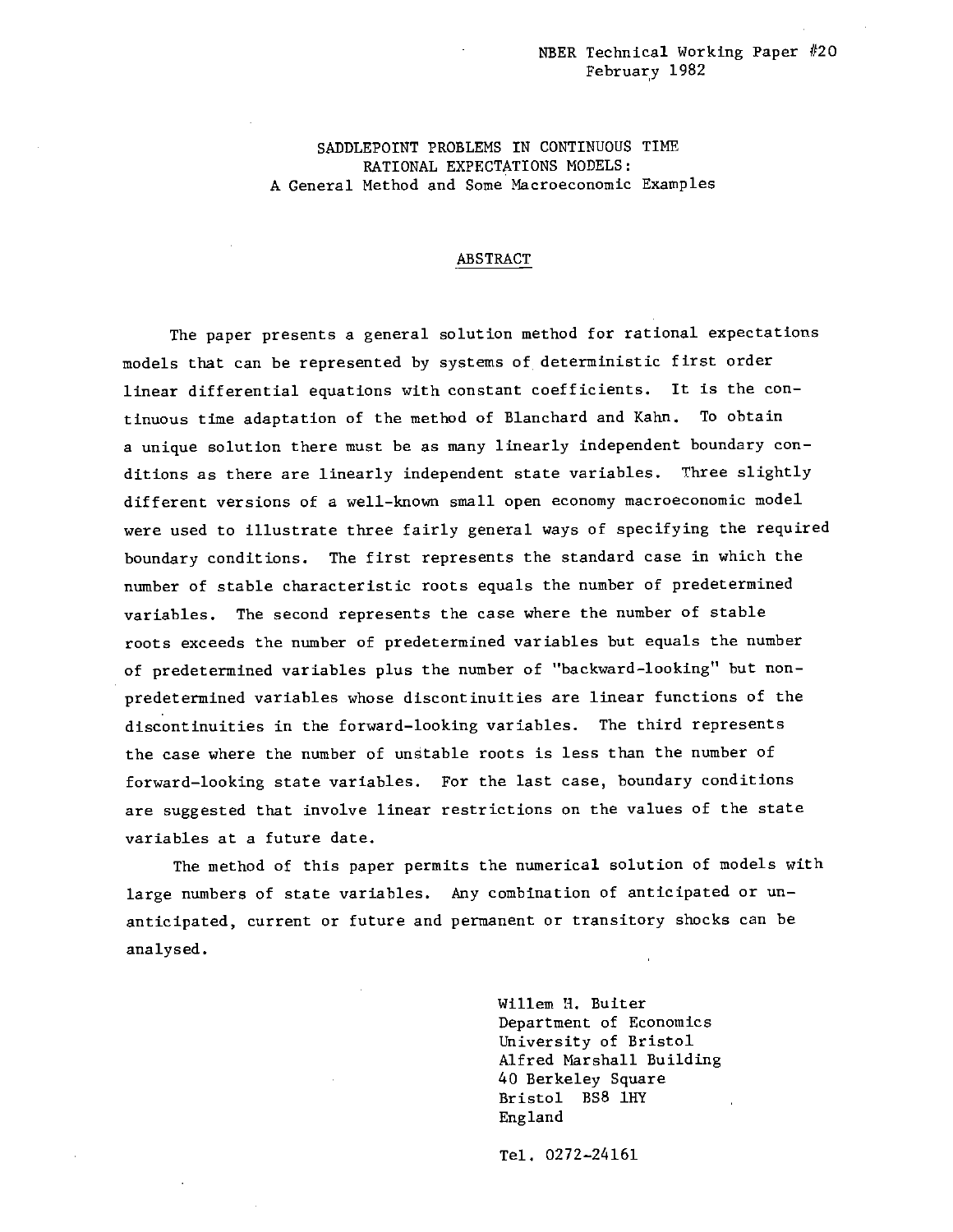## SADDLEPOINT PROBLEMS IN CONTINUOUS TIME RATIONAL EXPECTATIONS MODELS: A GENERAL METHOD AND SOME MACROECONOMIC EXAMPLES.

#### (1) INTRODUCTION

This paper studies the solution of a class of rational expectations models that can be represented by systems of deterministic first order linear differential equations with constant coefficients. This class includes virtually all deterministic continuous time rational expectations models in the macroeconomic and open economy macroeconomic literature such as Sargent and Wallace (1973) , Dornbusch (1976) , Wilson (1979) , Krugman (1979) , Dornbusch and Fischer (1980) and Buiter and Miller (l98la,b) . The method handles systems with state vectors of any dimension, n. As long as the forcing variables or exogenous variables do not "explode too fast", any combination of anticipated or unanticipated, current or future and permanent or transitory shocks can be analysed. Wilson's (1979) analysis of anticipated future shocks in systems where n=2 and Dixit's (1980) method for handling unanticipated current permanent shocks are special cases of the general method developed in this paper.

When the number of predetermined or backward—looking variables  $(n_1)$  equals the number of stable roots of the characteristic equation of the homogenous system and the number of non—predetermined, forward looking or "jump" variables  $(n-n_1)$  equals the number of unstable roots, there is a natural way of specifying the n linearly independent boundary conditions that are required for a unique solution. This case is considered in Section 2.  $n_1$  boundary conditions take the familiar form of initial conditions for the predetermined variables. The remaining n-n<sub>1</sub> boundary conditions are obtained from the terminal or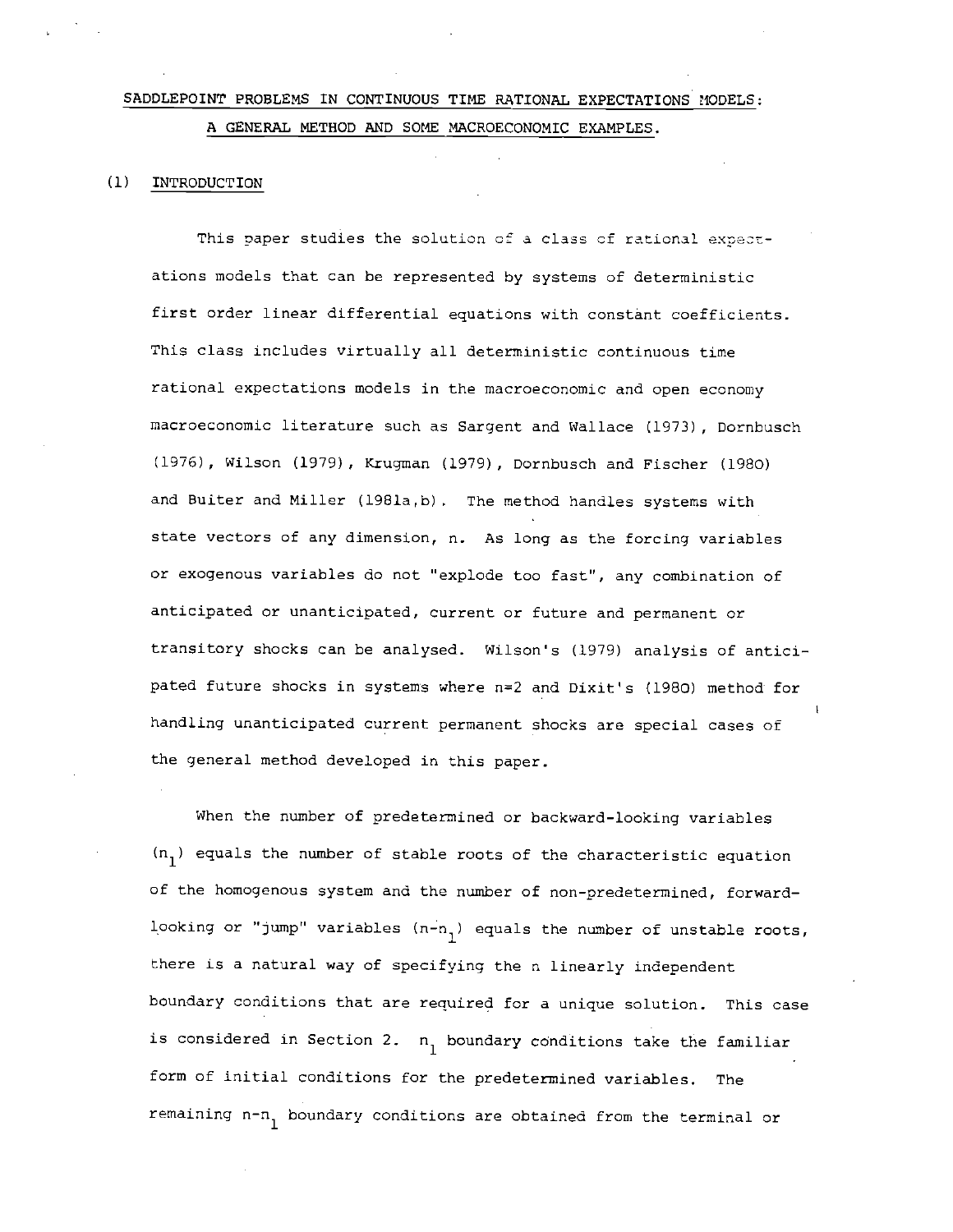transversality condition that the system should be "convergent". More precisely, if the particular solution of the system of equations exists and remains bounded for all time then the general solution of the system should remain bounded for all time. This transversality condition constrains the initial values of the  $n-n_1$  non-predetermined variables to lie on the stable manifold; the influence of the n-n $_{\rm l}$ unstable characteristic roots is neutralized.  $(1)$   $(2)$ 

If the system has "too many" unstable roots, i.e. if there are fewer stable roots than predetermined variables, no convergent solution exist for arbitrary initial values of the predetermined variables and the methods of this paper cannot be utilized. The case when there are more stable roots than predetermined variables is considered in Section 3. The transversality condition that the solution be convergent now no longer suffices to ensure a unique solution. Two examples are given in which economically sensible additional linear boundary conditions can be provided to guarantee uniqueness. One involves "backward-looking" variables that are nevertheless not predetermined. The other involves forward—looking variables "associated with" stable characteristic roots. Formally, all these models can be viewed as linear two—point boundary value problems with linear boundary conditions. The mathematical conditions for uniqueness are straightforward. The problem lies in the economic motivation of the boundary conditions. In ad—hoc macromodels this motivation can never be fully satisfactory.

 $2.2.22$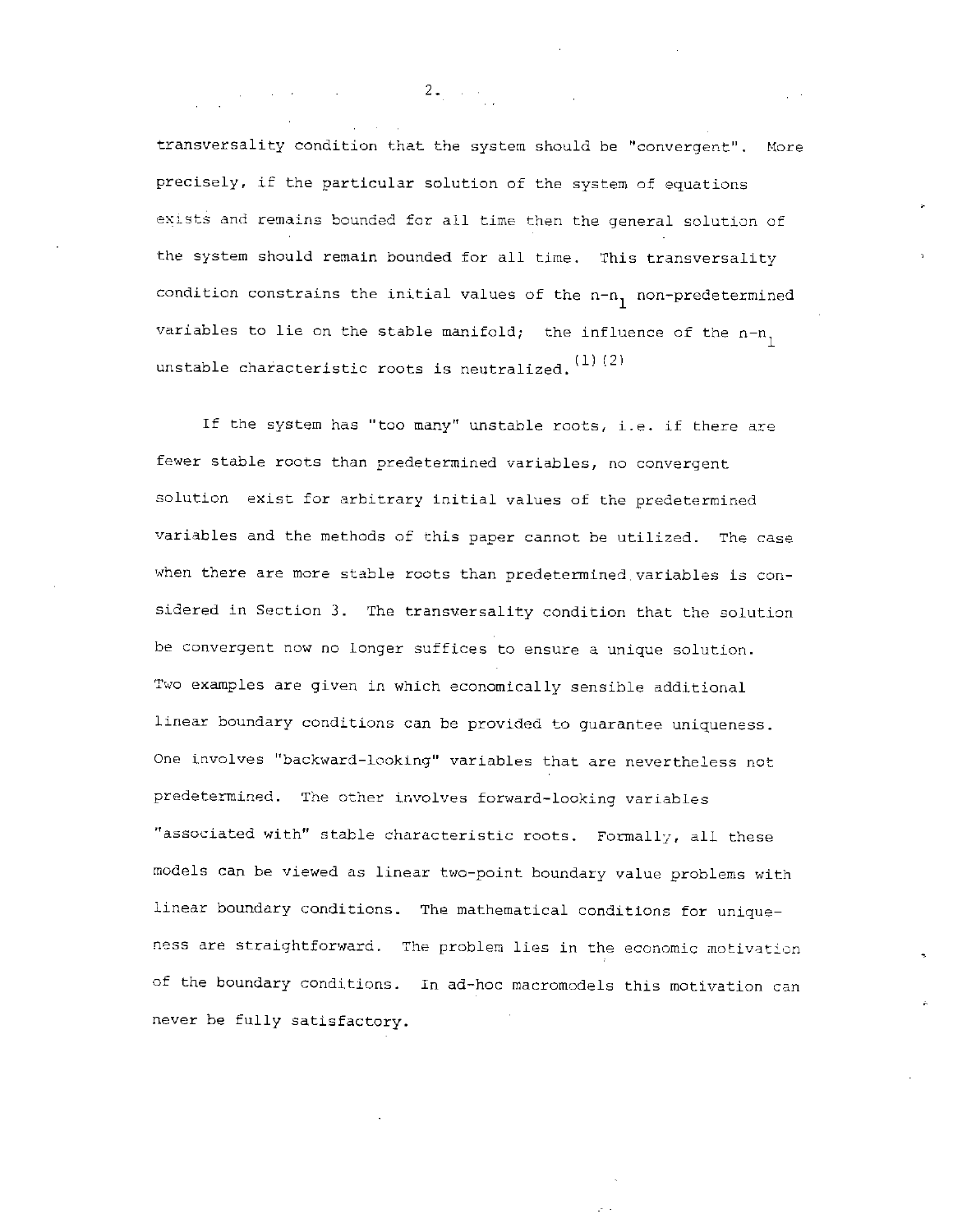The method presented in this Section is a straightforward continuous time adaptation of the solution method for linear difference models with rational expectations presented in Elanchard and Kahn (1980) and Elanchard (1980)

Consider the discrete time model of equations (la) and (lb)

$$
\begin{array}{ll}\n\text{(la)} & \mathbf{x}_1(t+h) - \mathbf{x}_1(t) = \alpha_{11} h \mathbf{x}_1(t) + \alpha_{12} h \mathbf{x}_2(t) + \alpha_{13} \Big[ E(\mathbf{x}_1(t+h) | I(t)) - \mathbf{x}_1(t) \Big] \\
& \alpha_{14} \Big[ E(\mathbf{x}_2(t+h) | I(t)) - \mathbf{x}_2(t) \Big] + \beta_1 h z(t)\n\end{array}
$$

(1b) 
$$
E(x_2(t+h)|I(t)) - x_2(t) = \alpha_{21}hx_1(t) + \alpha_{22}hx_2(t) + \alpha_{23}[E(x_1(t+h)|I(t)) - x_1(t)]
$$

\n $+ \beta_2hx(t)$ 

 $x_1(t)$  is the  $n_1$  vector of predetermined variables,  $x_2(t)$  the n-n<sub>1</sub> vector of non-predetermined variables  $(n\ge n_1)$ . z(t) is the k vector of exogenous or forcing variables. E is the mathematical expectation operator and 1(t) the information set at the beginning of period t, conditioning the expectations formed in period t. h>o is the length of the unit period. The predetermined variables  $x_1$  (t+h) are functions only of variables known at time t, i.e.  $E(x(t+h) | I(t)) \in x(t+h)$ , regardless of the realization of the variables in I(t+h) (see Blanchard and Kahn (1980, p1305). The non-predetermined variables  $x_2(t+h)$  can be a function of any variable in I(t+h). 1(t) includes all current and past values of  $x_1$ ,  $x_2$  and z as well as the true structure of the model

:3.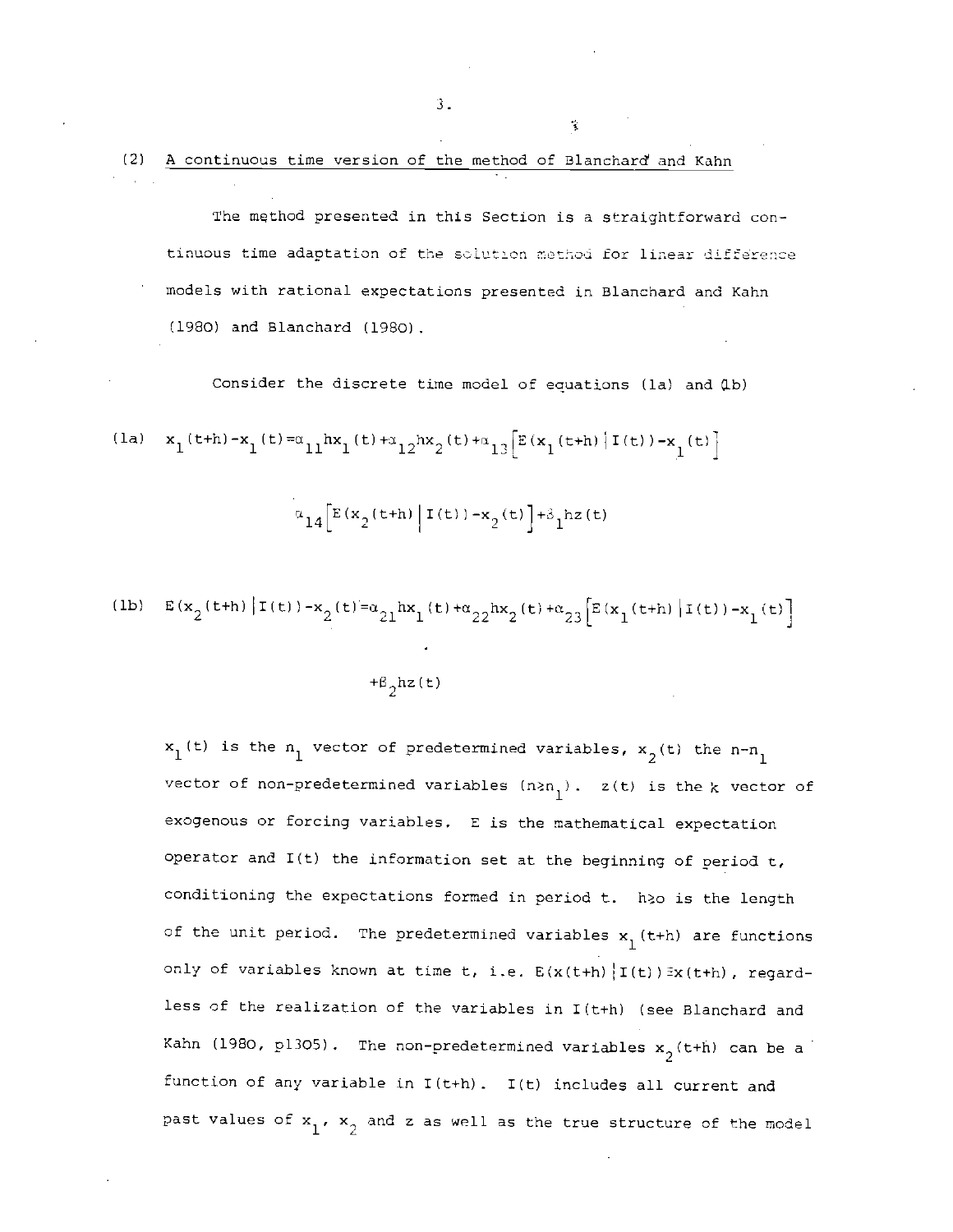given in (la,b). It may include exogenous variables other than the "market fundamentals" (Flood and Garber (1980))<sup>(3)</sup> and future values of the exogenous variables;  $I(t+h) = I(t)$ .

The system (la,b) can be represented by the more compact but equivalent system (la',b'), provided the relevant matrix inverses in (2a—g) exist

$$
(\mathtt{la'}) \quad \mathtt{x}_1(\mathtt{t+h}) - \mathtt{x}_1(\mathtt{t}) = \mathtt{A}_{11} \mathtt{hx}_1(\mathtt{t}) + \mathtt{A}_{12} \mathtt{hx}_2(\mathtt{t}) + \mathtt{B}_{1} \mathtt{hz}(\mathtt{t})
$$

$$
(1b') \t E[x_2(t+h) | I(t)] - x_2(t) = A_{21}hx_1(t) + A_{22}hx_2(t) + B_{2}hz(t)
$$

where

(2a) 
$$
A_{11} = \Omega (I - \alpha_{13})^{-1} (\alpha_{11} + \alpha_{14} \alpha_{21})
$$

(2b) 
$$
A_{12} = \Omega (I - \alpha_{13})^{-1} (\alpha_{12} + \alpha_{14} \alpha_{22})
$$

$$
{}^{(2c)} \quad A_{21} = \alpha_{21} + \alpha_{23} A_{11}
$$

$$
(2d) \quad A_{22} = \alpha_{22} + \alpha_{23} A_{12}
$$

(2e) 
$$
B_1 = (I - \alpha_{13})^{-1} (\beta_1 + \alpha_{14} \beta_2)
$$

(2f)  $B_2 = \beta_2 + \alpha_{23}B_1$ 

(2g) 
$$
\Omega = \left[ I - (I - \alpha_{13})^{-1} \alpha_{14} \alpha_{23} \right]^{-1}
$$

Dividing (la') and (lb') by h and taking the limit as h $\rightarrow$ o yields:

$$
\text{(3a)} \quad \frac{\mathrm{d}}{\mathrm{d} t} x_1^{(t)} = A_{11} x_1^{(t)} + A_{12} x_2^{(t)} + B_1 z(t)
$$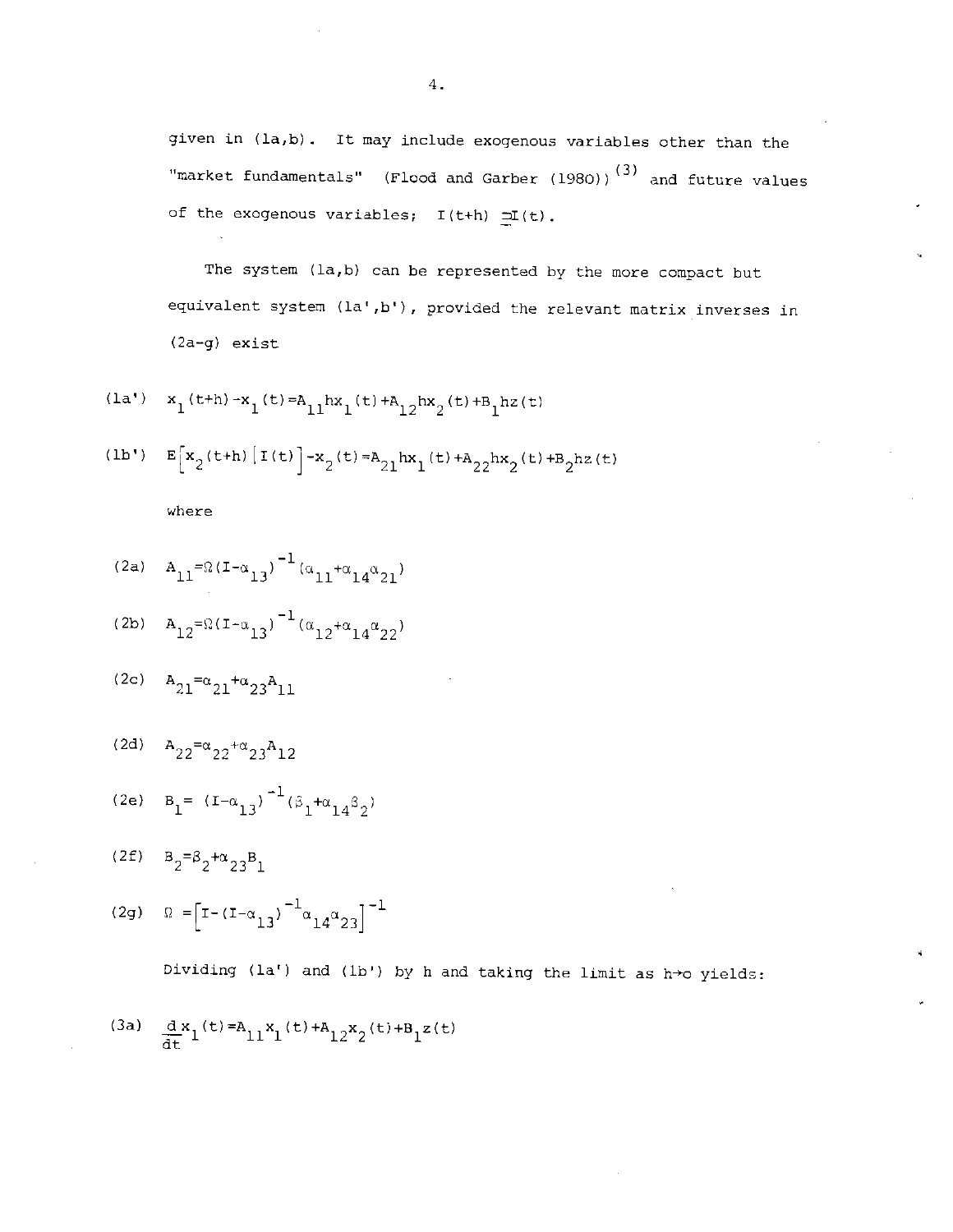and, since  $\hat{\mathbf{x}}_2(t,t) = \mathbf{x}_2(t)$ ,

(3b) 
$$
\frac{\partial}{\partial s} \hat{x}_2(s,t) \Big|_{s=t} = A_{21} x_1(t) + A_{22} x_2(t) + B_2 z(t)
$$

Where for any variable y we use the notation  $\hat{y}(s,t) \equiv E(y(s) | I(t))$ ,

 $\left[\frac{y(t+h)-y(t)}{h}\right]$  and  $\left[\frac{\partial y(s,t)}{\partial s}\right]$  =  $\lim_{s=t}$   $\left[\frac{y(t+h,t)-y(t,t)}{h}\right]$ h>o h>o

To solve  $(3a,b)$  we return to  $(1a')$  and  $(1b')$ , take expectations conditional on  $I(t)$ , divide by h and take the limit as  $h\rightarrow o$ . This gives

$$
\begin{array}{cc}\n\text{(4a)} & \frac{\partial \hat{x}}{\partial s} \text{ (s, t)} \\
\frac{\partial \hat{x}}{\partial t} & \frac{\partial \hat{x}}{\partial t}\n\end{array}
$$

(4b) 
$$
\frac{\partial \hat{\mathbf{x}}}{\partial s^2}(s,t) \bigg|_{s=t} = A_{21} \hat{\mathbf{x}}_1(s,t) \bigg|_{s=t} + A_{22} \hat{\mathbf{x}}_2(s,t) \bigg|_{s=t} + B_2 \hat{\mathbf{z}}(s,t) \bigg|_{s=t}
$$

We make the following assumptions:

$$
(A1) \quad \hat{y}(s,t) \equiv y(s) \qquad s \leq t
$$

For s<t this means "perfect hindsight". For s=t it is the assumption of "weak consistency" made e.g. in Turnovsky and Burmeister (1977)

(A2)  $\hat{z}(s,t)$  is a piecewise continuous function of s and t and  $\hat{z}(s,t)$  is of exponential order for all t and for all s>t, i.e. for all t and for all s>t there exist constant matrices C and  $\alpha$ , C>o such that  $|\hat{z}(s,t)|$   $\zeta$ Ce<sup>at</sup>. This assumption rules out explosive growth of the expectation of future values of z; held at time t.

Note that since for the predetermined variables

 $\mathbf{E}\left[\mathbf{x}_1\left(\mathsf{t+h}\right) \,|\, \mathbf{I}\left(\mathsf{t}\right)\right]$  =  $\mathbf{x}_1\left(\mathsf{t+h}\right)$  , we have in continuous time: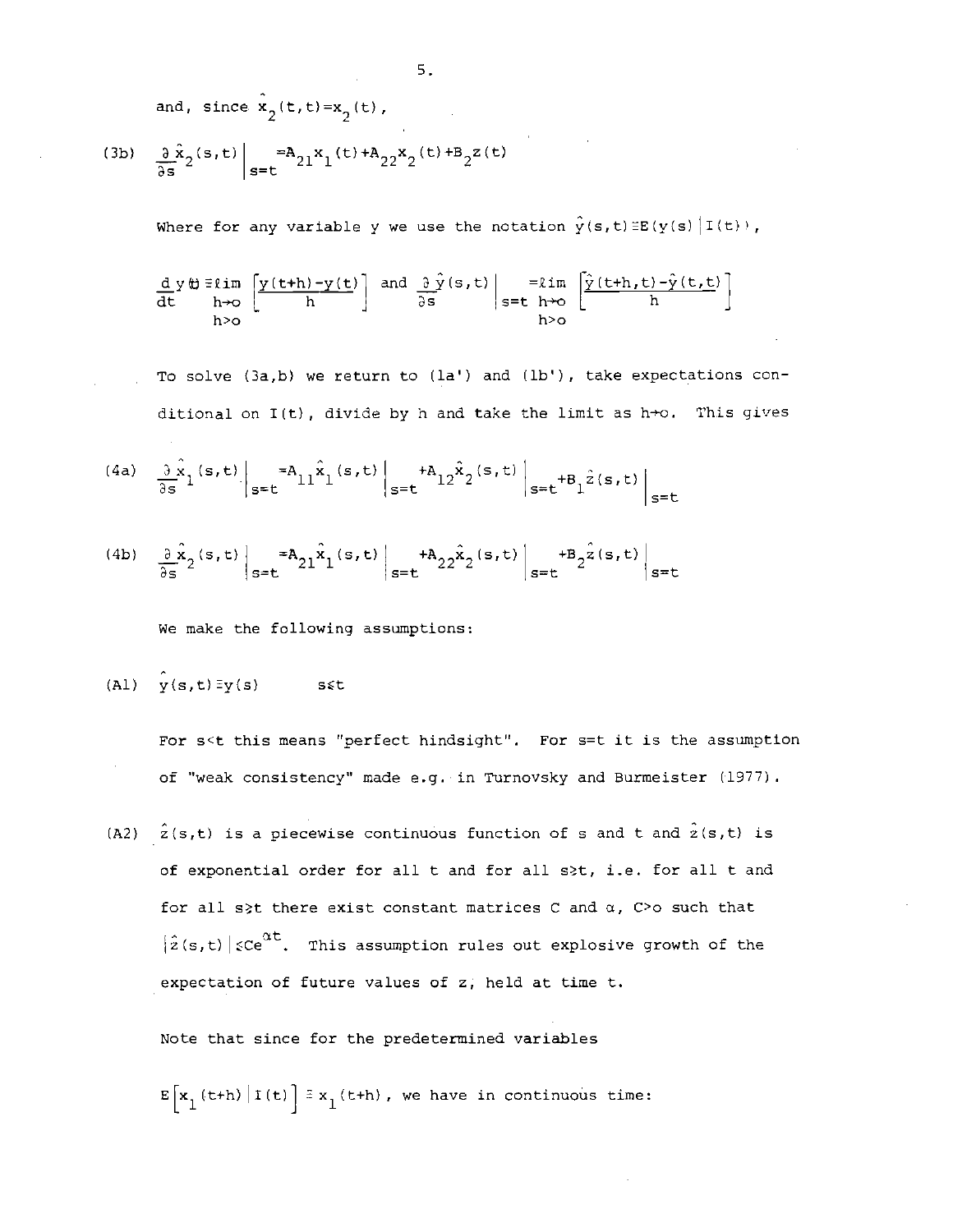(5) 
$$
\frac{d x}{dt} \left\{ \begin{array}{l} \text{lim} \\ \text{lim} \\ \text{lim} \end{array} \right\} \left[ \begin{array}{l} x_1(t+h) - x_1(t) \\ \text{lim} \end{array} \right] = \lim_{h \to 0} \left\{ \begin{array}{l} x_1(t+h) - x_1(t) \left[ \begin{array}{l} 1(t) \right] = \frac{\partial}{\partial x_1}(s,t) \\ h \end{array} \right\} \right\} = t
$$

The actual and the anticipated instantaneous rates of change of the predetermined variables coincide; equivalently:

 $\label{eq:2.1} \mathcal{L}(\mathcal{L}^{\mathcal{L}}_{\mathcal{L}}(\mathcal{L}^{\mathcal{L}}_{\mathcal{L}})) = \mathcal{L}(\mathcal{L}^{\mathcal{L}}_{\mathcal{L}}(\mathcal{L}^{\mathcal{L}}_{\mathcal{L}})) = \mathcal{L}(\mathcal{L}^{\mathcal{L}}_{\mathcal{L}}(\mathcal{L}^{\mathcal{L}}_{\mathcal{L}}))$ 

$$
\frac{\partial}{\partial t} \hat{x}_1(s,t) \Big|_{s=t-h \to 0} \left[ E\left(\frac{x_1(t+h) | \tau(t+h) \right) - E\left(x_1(t+h) | \tau(t) \right) }{h} \right] = 0
$$

This is not in general true for the non-predetermined variables. Indeed we have

(6) 
$$
\frac{d}{dt} \mathbf{x}_i(t) = \lim_{h \to 0} \left[ \frac{\mathbf{x}_i(t+h) - \mathbf{x}_i(t)}{h} \right] = \lim_{h \to 0} \left[ \frac{\mathbf{E}(\mathbf{x}_i(t+h) | \mathbf{T}(t+h)) - \mathbf{E}(\mathbf{x}_i(t) | \mathbf{T}(t))}{h} \right]
$$
  
\n
$$
\approx \lim_{h \to 0} \left[ \frac{\mathbf{E}(\mathbf{x}_i(t+h) | \mathbf{T}(t)) - \mathbf{E}(\mathbf{x}_i(t) | \mathbf{T}(t))}{h} \right]
$$
  
\n
$$
+ \lim_{h \to 0} \left[ \frac{\mathbf{E}(\mathbf{x}_i(t+h) | \mathbf{T}(t+h)) - \mathbf{E}(\mathbf{x}_i(t+h) | \mathbf{T}(t))}{h} \right]
$$

$$
\pm \frac{\partial \hat{\mathbf{x}}}{\partial s} \mathbf{i}^{(s,t)} \Big|_{s=t} + \frac{\partial \hat{\mathbf{x}}}{\partial t} \mathbf{i}^{(s,t)} \Big|_{s=t} \qquad i=1,2.
$$

For  $x_2$  the instantaneous rate at which expectations are revised,  $\left\{ \frac{1}{2}x_2(s,t) \right\}$  will not be equal to zero at those instants at which  $\overline{\partial t}$  st, "news" arrives.  $x_2$  will therefore not in general be a continuous function of time:  $\partial \ddot{\mathbf{x}}_2(\mathbf{s},t)$  may well be unbounded at those  $\overline{\det}$   $\overline{z}$   $\Big|$   $\overline{\det}$   $\overline{z}$   $\Big|$   $\overline{z}$   $\overline{z}$   $\Big|$   $\overline{z}$   $\overline{z}$   $\Big|$   $\overline{z}$   $\overline{z}$   $\Big|$   $\overline{z}$   $\overline{z}$   $\Big|$   $\overline{z}$   $\overline{z}$   $\Big|$   $\overline{z}$   $\overline{z}$   $\Big|$   $\overline{z}$   $\overline{z}$   $\overline{z}$   $\$ instants that new information becomes available. Assumption A2 is

convenient but perhaps too restrictive. Given A2,  $x_1$  will be a

$$
6. \hspace{20pt} \blacksquare
$$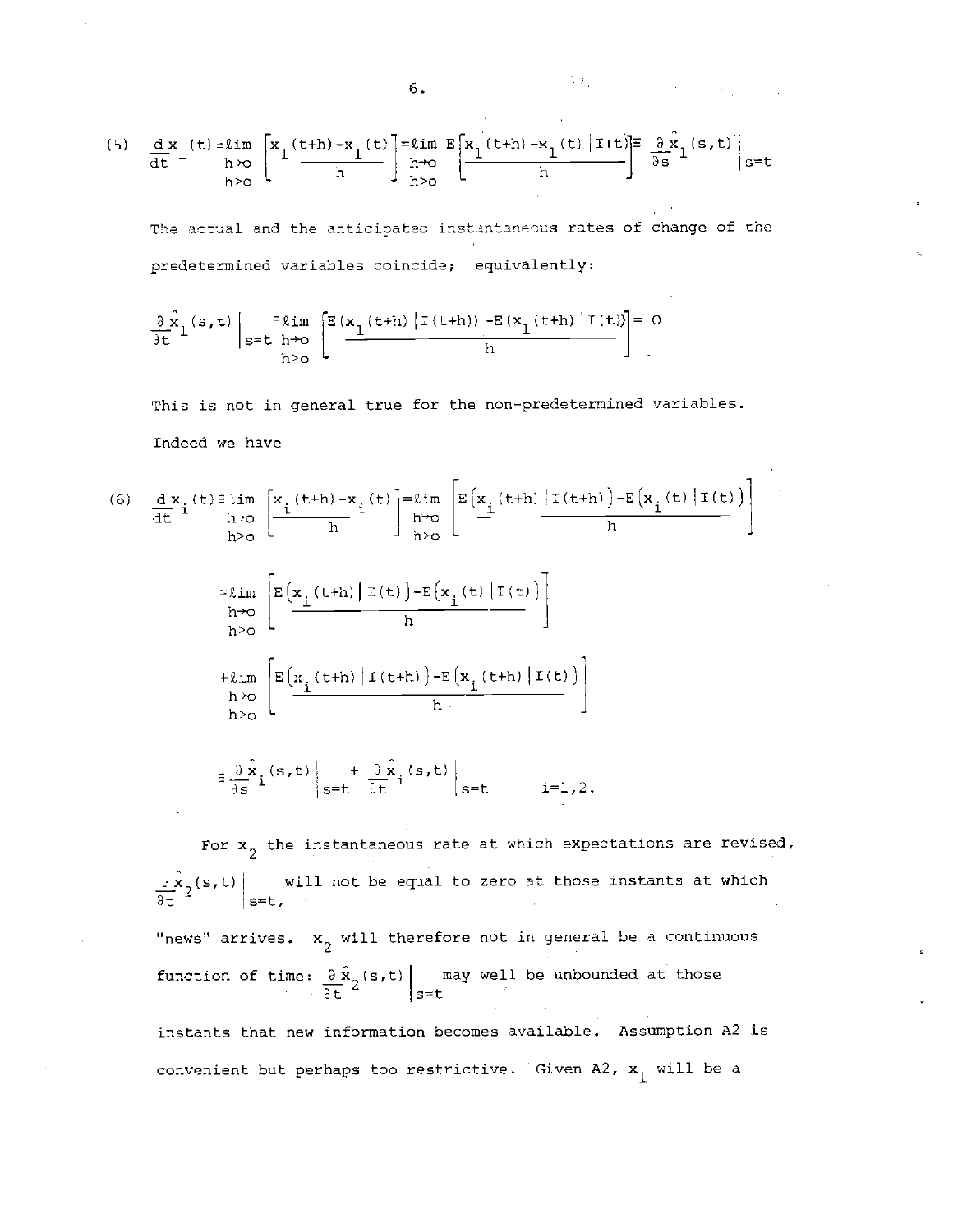continuous function of time. There are, however, quite reasonable models in which the instantaneous rate of change of  $x_1$  can become unbounded because the value of z becomes unbounded at some point in time. Examples are Buiter and Miller (l981a,b). One of the predetermined state variables in their models is the real stack of money balances:  $\ell(t) \equiv m(t) - p(t)$ .  $m(t)$  and  $p(t)$  are the natural logarithms of the nominal money stock and the price level, respectively. In these "Keynesian" models  $p(t)$  is constrained to be a continuous function of time. Therefore, discrete discontinuous changes in the level of the nominal money stock at  $t=t_0$  (which would occur e.g. if  $m(t)$  were a step function with a step at t=t<sub>o</sub>) imply a discrete, discontinuous change in  $l(t)$  at t=t<sub>o</sub>; the instantaneous rates of change of m(t) and  $\ell$  (t) are unbounded at t=t<sub>o</sub>.

We can summarize (4a,b) compactly as follows:

(7) 
$$
\frac{\partial \hat{x}(s,t)}{\partial s}\Big|_{s=t} = A \hat{x}(s,t) \Big|_{s=t} + B \hat{z}(s,t) \Big|_{s=t}
$$

$$
\quad \text{where} \quad
$$

(8a) 
$$
\mathbf{x} = \begin{bmatrix} x_1 \\ x_2 \end{bmatrix}
$$
  
\n(8b)  $\mathbf{A} = \begin{bmatrix} \mathbf{A}_{11} & \mathbf{A}_{12} \\ \mathbf{A}_{21} & \mathbf{A}_{22} \end{bmatrix}$ 

(8c)  $B = \begin{bmatrix} B_L \end{bmatrix}$  $|B_2|$ 

7.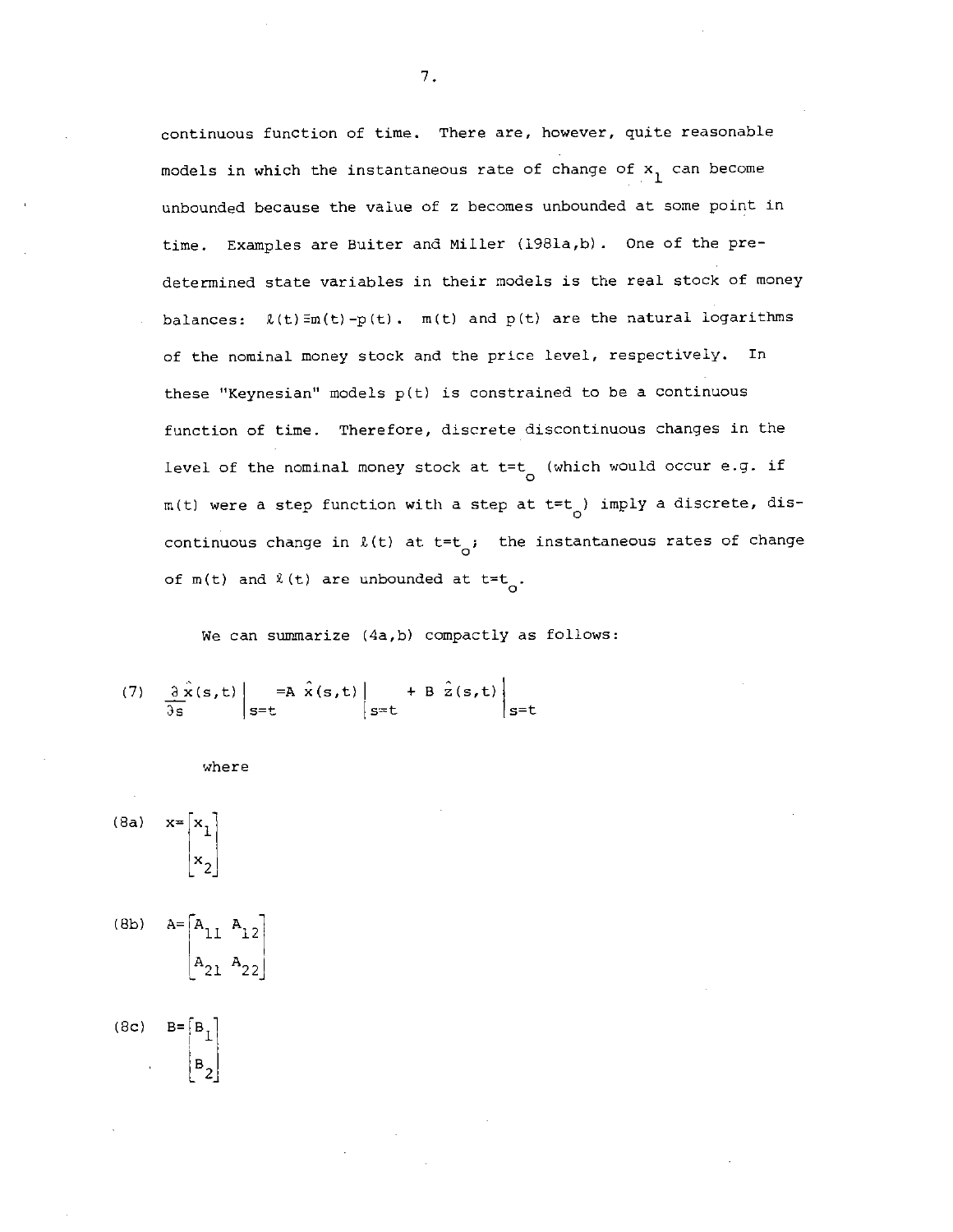We assume that A can be diagonalized by a similarity transformation as in (9) . Necessary and sufficient for this is that A have n linearly independent eigenvectors. A sufficient condition is that A have n distinct characteristic roots.

(9)  $A=VAV^{-1}$  or  $V^{-1}AV=A$ 

V is the nxn matrix whose columns are the right-eigenvectors of A. A is the diagonal matrix whose diagonal elements are the characteristic roots of A. A central assumption of this section is

(A3) A has  $n_1$  characteristic roots with negative real parts (stable roots) and n-n<sub>1</sub> characteristic roots with positive real parts (unstable roots)

We now partition  $v_vv^{-1}$  and  $\Lambda$  conformably, as follows:

(10a) 
$$
V = \begin{bmatrix} V_{11} & V_{12} \\ V_{21} & V_{22} \end{bmatrix}
$$
  
(10b)  $V^{-1} = \begin{bmatrix} (V^{-1})_{11} & (V^{-1})_{12} \\ (V^{-1})_{21} & (V^{-1})_{22} \end{bmatrix}$ 

(loc)  $\Lambda = \begin{bmatrix} \Lambda_1 & \mathbf{0} \end{bmatrix}$  $\Lambda$  |  $\sim$  |

> $\Lambda_1$  is the  $n_1xn_1$  diagonal matrix whose diagonal elements are the stable roots of A and  $\Lambda_2$  the  $(n-n_1)x(n-n_1)$  diagonal matrix whose diagonal elements are the unstable roots of A. We also define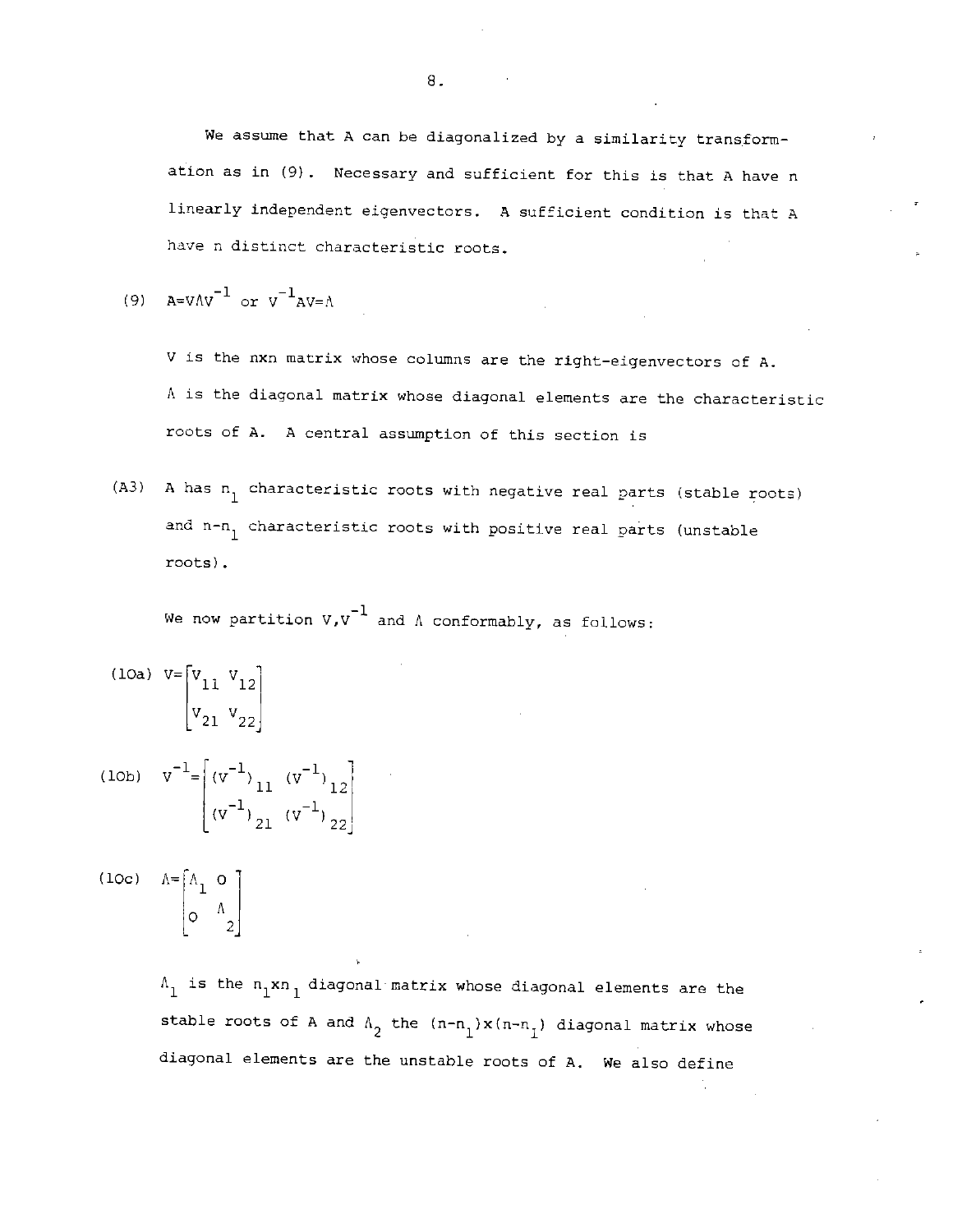(11) 
$$
p=v^{-1}x
$$
 or  $x=Vp$ .  
Partitioning p conformably with  $V, v^{-1}$  and x we get

(12a) 
$$
\begin{bmatrix} p_1 \\ p_2 \end{bmatrix} = \begin{bmatrix} (v^{-1})_{11} & (v^{-1})_{12} \\ (v^{-1})_{21} & (v^{-1})_{22} \end{bmatrix} \begin{bmatrix} x_1 \\ x_2 \end{bmatrix}
$$

or

 $\begin{bmatrix} (12b) & x_1 \\ 1 & 1 \end{bmatrix}$   $\begin{bmatrix} v_{11} & v_{12} \\ 1 & 1 \end{bmatrix}$  $\binom{2}{2}$   $\binom{2}{21}$   $\binom{2}{2}$   $\binom{2}{3}$ 

> $p_1$  is an  $n_1$  vector and  $p_2$  an  $n-n_1$  vector. Using (9) and (11), we can transform (7) into

(13) 
$$
\frac{\partial \hat{p}(s,t)}{\partial s} \bigg|_{s=t} = \hat{h} \hat{p}(s,t) \bigg|_{s=t} + v^{-1} B \hat{z}(s,t) \bigg|_{s=t}
$$

or

(14a) 
$$
\frac{\partial \hat{p}}{\partial s} (s,t) \Big|_{s=t} = A_1 \hat{p}_1(s,t) \Big|_{s=t} + \Big[ (v^{-1})_{11} B_1 + (v^{-1})_{12} B_2 \Big] \hat{z}(s,t) \Big|_{s=t}
$$

(14b) 
$$
\frac{\partial \hat{p}_2}{\partial s}(s,t) \Big|_{s=t} = A_2 \hat{p}_2(s,t) \Big|_{s=t} + \left[ (v^{-1})_{21} B_1 + (v^{-1})_{22} B_2 \right] \hat{z}(s,t) \Big|_{s=t}.
$$

The forward-looking solution for  $\hat{p}_2(s,t)$  as a function of s, holding t constant is

$$
\hat{p}_2(s,t) = e^{-A_2 s} K_2 - \int_{s}^{A_2} e^{(s-\tau)} \left[ (v^{-1})_{21} B_1 + (v^{-1})_{22} B_2 \right] \hat{z}(\tau, t) dt \tag{4}
$$

 $K_2$  is an n-n<sub>1</sub> vector of arbitrary constants. For s=t this becomes  $\int_{0}^{\infty} A_2(t-\tau) \int_{\tau}$  1,  $\int_{0}^{\infty}$  1,  $\int_{0}^{\infty}$  1,  $\int_{0}^{\infty}$ (15)  $p_2(t,t)=e$   $k_2$ - $e$   $[ (V \t 21^B_1+(V \t 22^B_2)z(t,t)dt$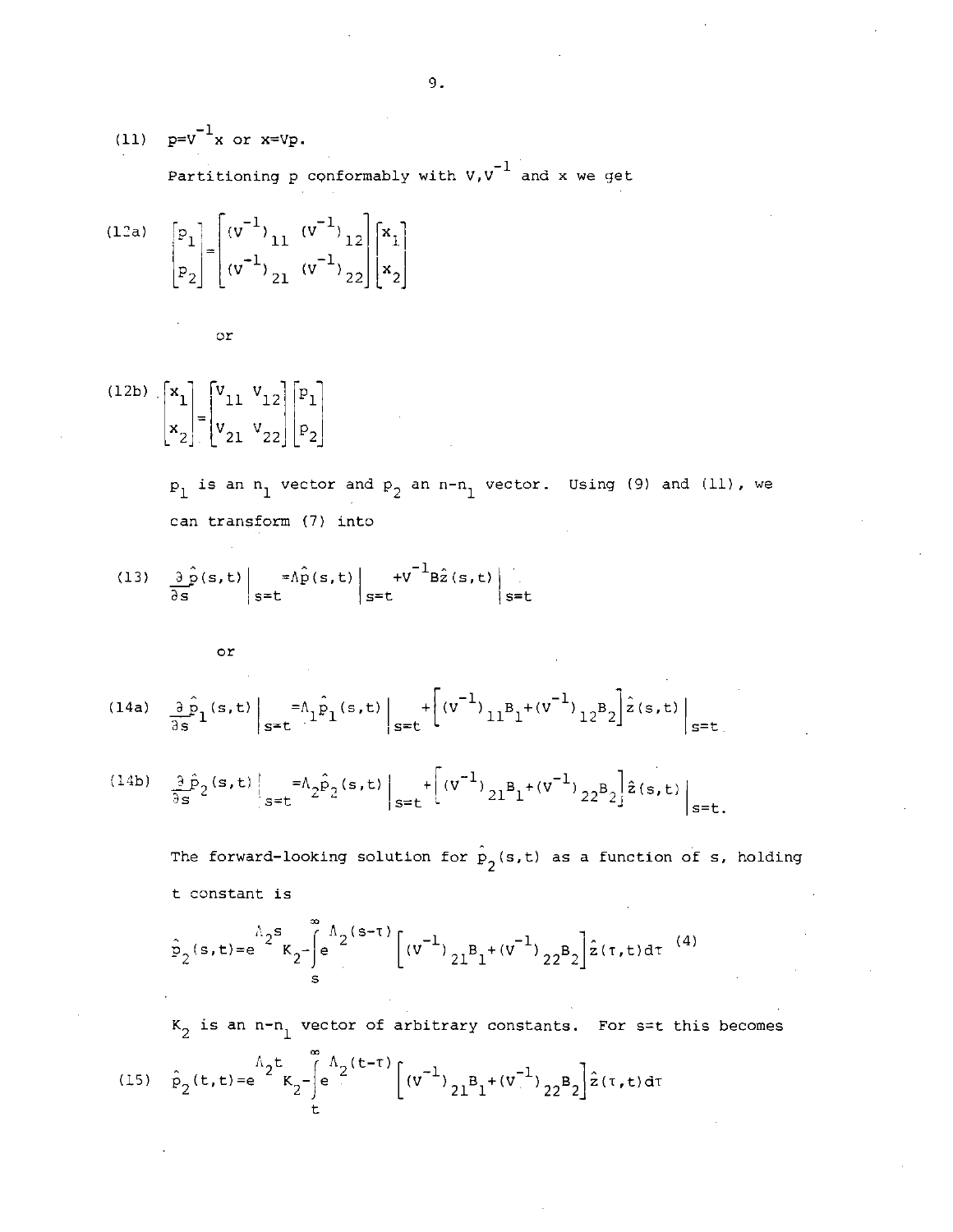Given assumption A2, the integral on the r.h.s. of (15) exists. (15) will only converge, however, if  $K_{2}=O$ . Imposing this transversality condition, (15) becomes

(16) 
$$
\hat{p}_2(t,t) = -\int_0^{\infty} e^{A_2(t-\tau)} \left[ (v^{-1})_{21}B_1 + (v^{-1})_{22}B_2 \right] \hat{z}(\tau,t) d\tau
$$

The weak consistency assumption (Al) implies that

 $\hat{p}_2(t,t) = p_2(t)$ . From (12a) we know that  $p_2 = (v^{-1})_{21}x_1 + (v^{-1})_{22}x_2$ 

Therefore, provided  $(v^{-1})_{22}$  has an inverse

(17) 
$$
\mathbf{x}_{2}(t) = -\left[\left(v^{-1}\right)_{22}\right]^{-1} \left(v^{-1}\right)_{21} \mathbf{x}_{1}(t) - \left[\left(v^{-1}\right)_{22}\right]^{-1} \left[e^{A_{2}(t-\tau)}\left[\left(v^{-1}\right)_{21}B_{1} + \left(v^{-1}\right)_{22}B_{2}\right] \hat{z}(\tau, t) d\tau\right]
$$

Equivalently, using (12b) we find that, provided  $V_{11}$  has an inverse,  $x_2=V_{21} \begin{bmatrix} V_{11} \end{bmatrix}^{-1} x_1 + \begin{bmatrix} V_{22}-V_{21} \begin{bmatrix} V_{11} \end{bmatrix}^{-1} V_{12} \end{bmatrix} p_2$ . Since  $v_{22} - v_{21} [v_{11}]^{-1} v_{12} = (v^{-1})_{22}]^{-1}$  (provided the inverse exists), (17) can also be written as

(17') 
$$
\mathbf{x}_2(t) = \mathbf{V}_{21} \left[ \mathbf{V}_{11} \right]^{-1} \mathbf{x}_1(t) - \left[ \left( \mathbf{V}^{-1} \right)_{22} \right]^{-1} \left[ e^{\mathbf{A}_2(t-\tau)} \left[ \left( \mathbf{V}^{-1} \right)_{21} \mathbf{B}_1 + \left( \mathbf{V}^{-1} \right)_{22} \mathbf{B}_2 \right] \right]
$$
  
 $\hat{z}(t, t) dt.$ 

The similarity between equation (17) or (17') and Blanchard and Kahn's equation (3) is immediately apparent. Here, as there, the current value of the non—predetermined variables depends on the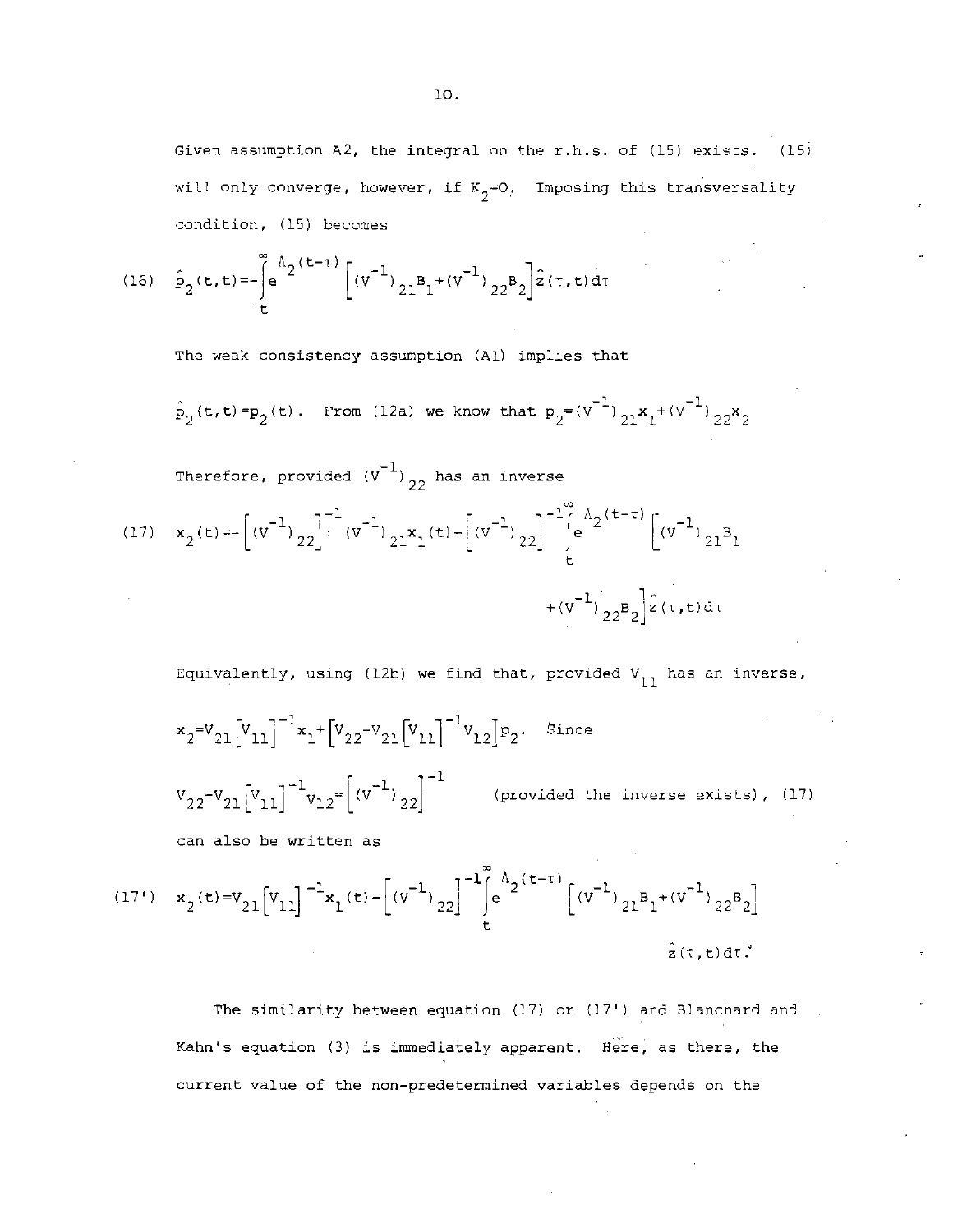cuzrent value of the predetermined variables and on current anticipations of all future values of the exogenous variables.

To find the solution for  $\mathbf{x}_{1}^{}$  (t) we substitute (17) into (3d).

This yields

(18) 
$$
\frac{d}{dt} x_1(t) = \left[ A_{11} - A_{12} \left[ (v^{-1})_{22} \right]^{-1} (v^{-1})_{21} \right] x_1(t) + B_1 z(t)
$$

$$
+ A_{12} \left[ (v^{-1})_{22} \right]^{-1} \int_{t}^{\infty} e^{A_2(t - t)} \left[ (v^{-1})_{21} B_1 + (v^{-1})_{22} B_2 \right] \hat{z}(\tau, t) d\tau
$$

From (9), (lOa,b,c) and (Sb) we find that

$$
(19a) \quad A_{11} = v_{11} A_1 (v^{-1})_{11} + v_{12} A_2 (v^{-1})_{21}
$$

and

(19b) 
$$
A_{12} = v_{11} A_1 (v^{-1})_{12} + v_{12} A_2 (v^{-1})_{22}
$$
  
\nTherefore  $A_{11} - A_{12} [(v^{-1})_{22}]^{-1} (v^{-1})_{21} = v_{11} A_1 [(v^{-1})_{11} - (v^{-1})_{12} [(v^{-1})_{22}]^{-1}$   
\n $(v^{-1})_{21} = v_{11} A_1 [v_{11}]^{-1}$ 

#### Equation (18) therefore becomes

(20) 
$$
\frac{d}{dt} \mathbf{x}_1(t) = \mathbf{V}_{11} \Lambda_1 \left[ \mathbf{V}_{11} \right]^{-1} \mathbf{x}_1(t) + \mathbf{B}_1 \mathbf{z}(t) - \mathbf{A}_{12} \left[ \left( \mathbf{V}^{-1} \right)_{22} \right]^{-1} \int_{t}^{\infty} \mathbf{A}^2(t - \tau) dt
$$

 $\Big\lceil(\texttt{v}^{-1})_{21}\texttt{B}_1+(\texttt{v}^{-1})_{22}\texttt{B}_2\Big\rfloor^{\hat{z}(\tau,\mathbf{t})\,\text{d}\tau}$ 

11.•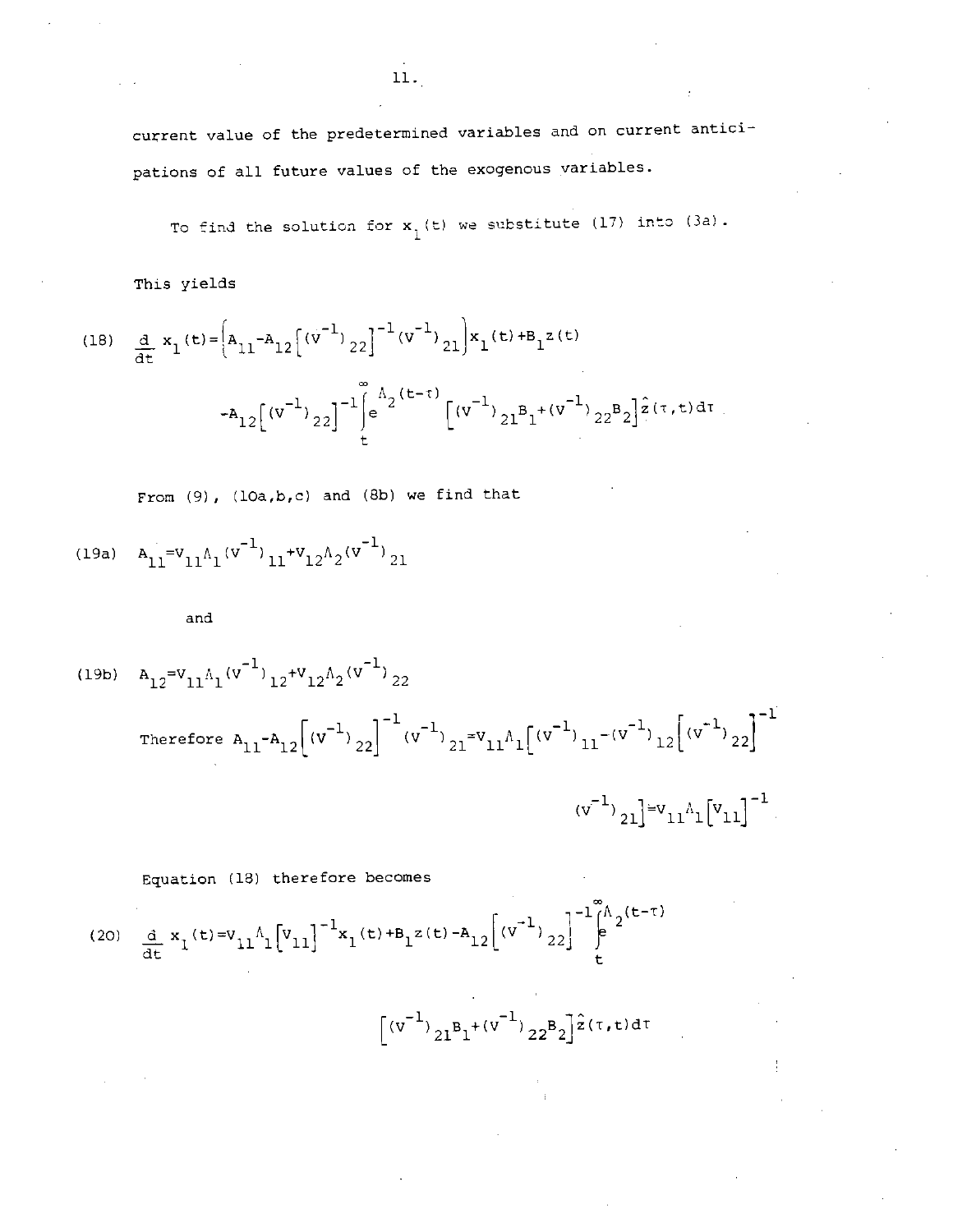We choose the backward—looking solution for the predetermined

variables  $x_1(t)$ . Therefore

(21) 
$$
x_1(t) = v_{11}e^{\lambda_1 t} [v_{11}]^{-1}x_1 + \int_{-\infty}^{t} v_{11}e^{\lambda_1 (t-s)} [v_{11}]^{-1}B_1 z(s) - A_{12} [(v^{-1})_{22}]^{-1}
$$
  

$$
\int_{s}^{\infty} e^{\lambda_2 (s-\tau)} [(v^{-1})_{21}B_1 + (v^{-1})_{22}B_2] \hat{z}(\tau, s) d\tau] ds
$$
 (5)

 $K_1$  is an  $n_1$  vector of arbitrary constants. We solve for this by using an initial condition for  $x_1(t)$  at  $t=t_0$ , e.g.

(22)  $x_1(t_0) = x_1(t_0)$ 

The solution for  $x_1(t)$  is then found to be

(23) 
$$
x_1(t)=v_{11}e^{\Lambda_1(t-t_0)}[v_{11}]^{-1}\bar{x}_1(t_0)+\int_0^t v_{11}e^{\Lambda_1(t-s)}[v_{11}]^{-1}B_1z(s)ds
$$
  

$$
-\int_0^t v_{11}e^{\Lambda_1(t-s)}[v_{11}]^{-1}A_{12}[(v^{-1})_{22}]^{-1}\int_s^{\infty}\left(e^{\Lambda_2(s-\tau)}\left[(v^{-1})_{21}B_1+(v^{-1})_{22}B_2\right]\right)ds
$$

$$
\hat{z}(\tau,s)drds
$$

 $\sim 10$ 

$$
(23') \quad x_1(t) = V_{11}e^{\mathop{\bigg[}\nolimits(19b)\bigg]}\n\begin{bmatrix}\n\frac{1}{2}(t-t) \\
\frac{1}{2}(t-t) \\
\frac{1}{2}(t-t) \\
\frac{1}{2}(t-t) \\
\frac{1}{2}(t-t) \\
\frac{1}{2}(t-t) \\
\frac{1}{2}(t-t) \\
\frac{1}{2}(t-t) \\
\frac{1}{2}(t-t) \\
\frac{1}{2}(t-t) \\
\frac{1}{2}(t-t) \\
\frac{1}{2}(t-t) \\
\frac{1}{2}(t-t) \\
\frac{1}{2}(t-t) \\
\frac{1}{2}(t-t) \\
\frac{1}{2}(t-t) \\
\frac{1}{2}(t-t) \\
\frac{1}{2}(t-t) \\
\frac{1}{2}(t-t) \\
\frac{1}{2}(t-t) \\
\frac{1}{2}(t-t) \\
\frac{1}{2}(t-t) \\
\frac{1}{2}(t-t) \\
\frac{1}{2}(t-t) \\
\frac{1}{2}(t-t) \\
\frac{1}{2}(t-t) \\
\frac{1}{2}(t-t) \\
\frac{1}{2}(t-t) \\
\frac{1}{2}(t-t) \\
\frac{1}{2}(t-t) \\
\frac{1}{2}(t-t) \\
\frac{1}{2}(t-t) \\
\frac{1}{2}(t-t) \\
\frac{1}{2}(t-t) \\
\frac{1}{2}(t-t) \\
\frac{1}{2}(t-t) \\
\frac{1}{2}(t-t) \\
\frac{1}{2}(t-t) \\
\frac{1}{2}(t-t) \\
\frac{1}{2}(t-t) \\
\frac{1}{2}(t-t) \\
\frac{1}{2}(t-t) \\
\frac{1}{2}(t-t) \\
\frac{1}{2}(t-t) \\
\frac{1}{2}(t-t) \\
\frac{1}{2}(t-t) \\
\frac{1}{2}(t-t) \\
\frac{1}{2}(t-t) \\
\frac{1}{2}(t-t) \\
\frac{1}{2}(t-t) \\
\frac{1}{2}(t-t) \\
\frac{1}{2}(t-t) \\
\frac{1}{2}(t-t) \\
\frac{1}{2}(t-t) \\
\frac{1}{2}(t-t) \\
\frac{1}{2}(t-t) \\
\frac{1}{2}(t-t) \\
\frac{1}{2}(t-t) \\
\frac{1}{2}(t-t) \\
\frac{1}{2}(t-t) \\
\frac{1}{2}(t-t) \\
\frac{1}{2}(t-t) \\
\frac{1}{2}(t-t) \\
\frac{1}{2}(t-t) \\
\frac{1}{2}(t-t
$$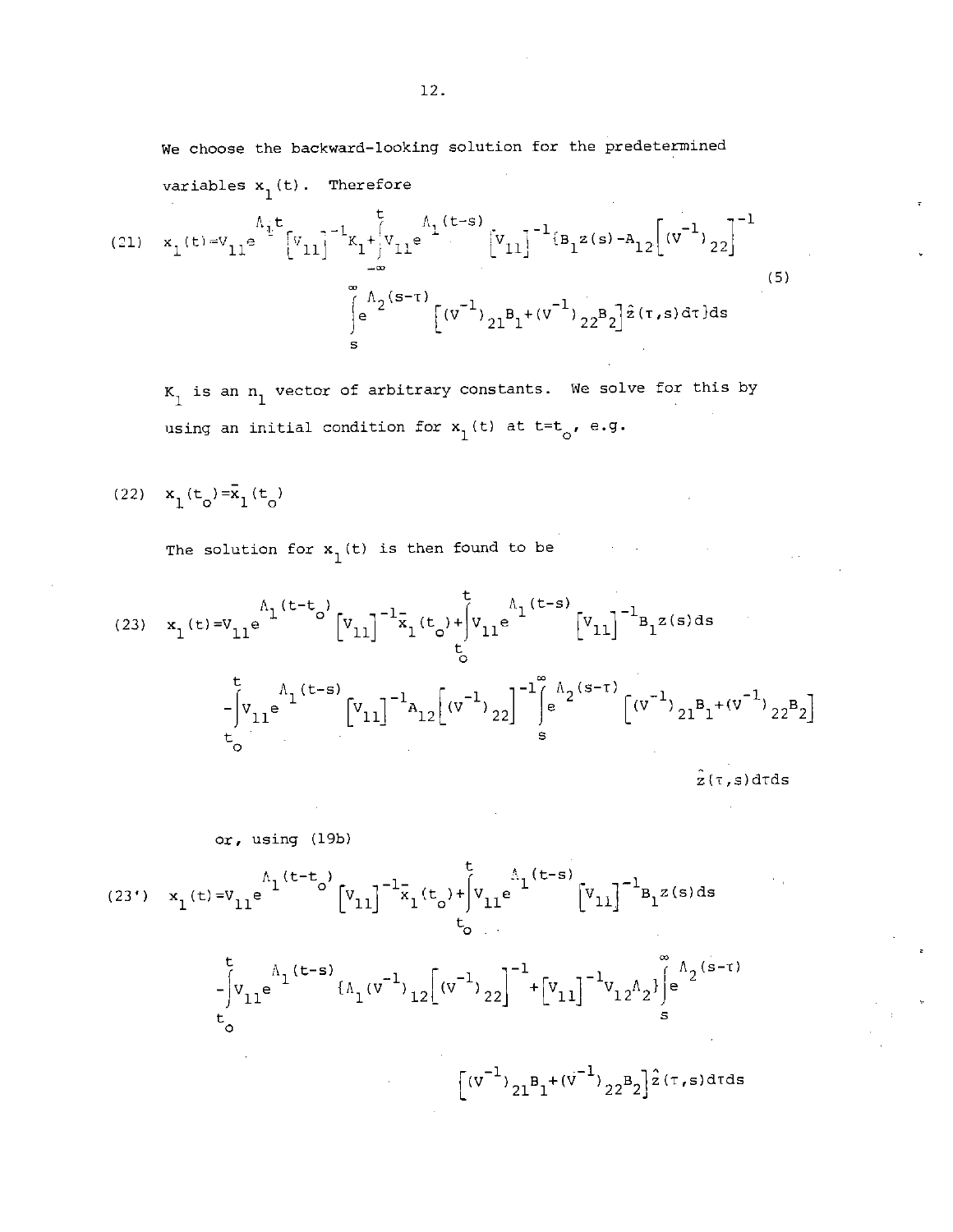The similarity between (23) or (23') and Blanchard and Kahn's final form solution for  $x_1(t)$  in their equation (4) is again immediately apparent. The value of the predetermined variables in period t depends on the initial condition  $\bar{x}_1(t_{\alpha})$ . The influence of the initial conditions vanishes as  $t\rightarrow\infty$  since  $\Lambda_{\uparrow}$  contains only the stable roots of A. The solution depends also on the actual values of the exogenous variables between time  $t_{0}$  and t. Finally it depends on all expectations, formed at any instant sbetween time  $t_{o}$  and  $t$ , of all values of the exogenous variables beyond 5.

#### Dixit's formula

Consider the special case when the anticipated future values of z are all constant, i.e.  $\hat{z}(\tau,t)=\bar{z}$ ,  $\tau \geq t$ . Equation (17) then simplifies to

$$
x_2(t) = -\left[\left(\sqrt{x}^{-1}\right)_{22}\right]^{-1} \left(\sqrt{x}^{-1}\right)_{21} x_1(t) - \left[\left(\sqrt{x}^{-1}\right)_{22}\right]^{-1} \left(\sqrt{x}^{-1}\right)_{21} x_1 + \left(\sqrt{x}^{-1}\right)_{22} x_2\right] \bar{z}
$$

Let  $\bar{x}_2$  and  $\bar{x}_1$  be the steady state values of  $x_{2'}$  respectively  $x_1$ , corresponding to  $\bar{z}$ . A little manipulation then shows that

(24) 
$$
x_2(t) - \bar{x}_2 = -[(v^{-1})_{22}]^{-1}(v^{-1})_{21}(x_1(t) - \bar{x}_1)
$$

or, using (17')

# $(24') \quad x_2^{}(t) - \bar{x}_2^{} {=} v_{21}^{} \Big[ v_{11}^{} \Big]^{-1} (x_1^{}(t) - \bar{x}_1^{} ) \; .$

These are the formulae obtained by Dixit (1980) for calculating the effect on the non-predetermined variables of previously unanticipated, immediate, permanent changes in the exogenous variables.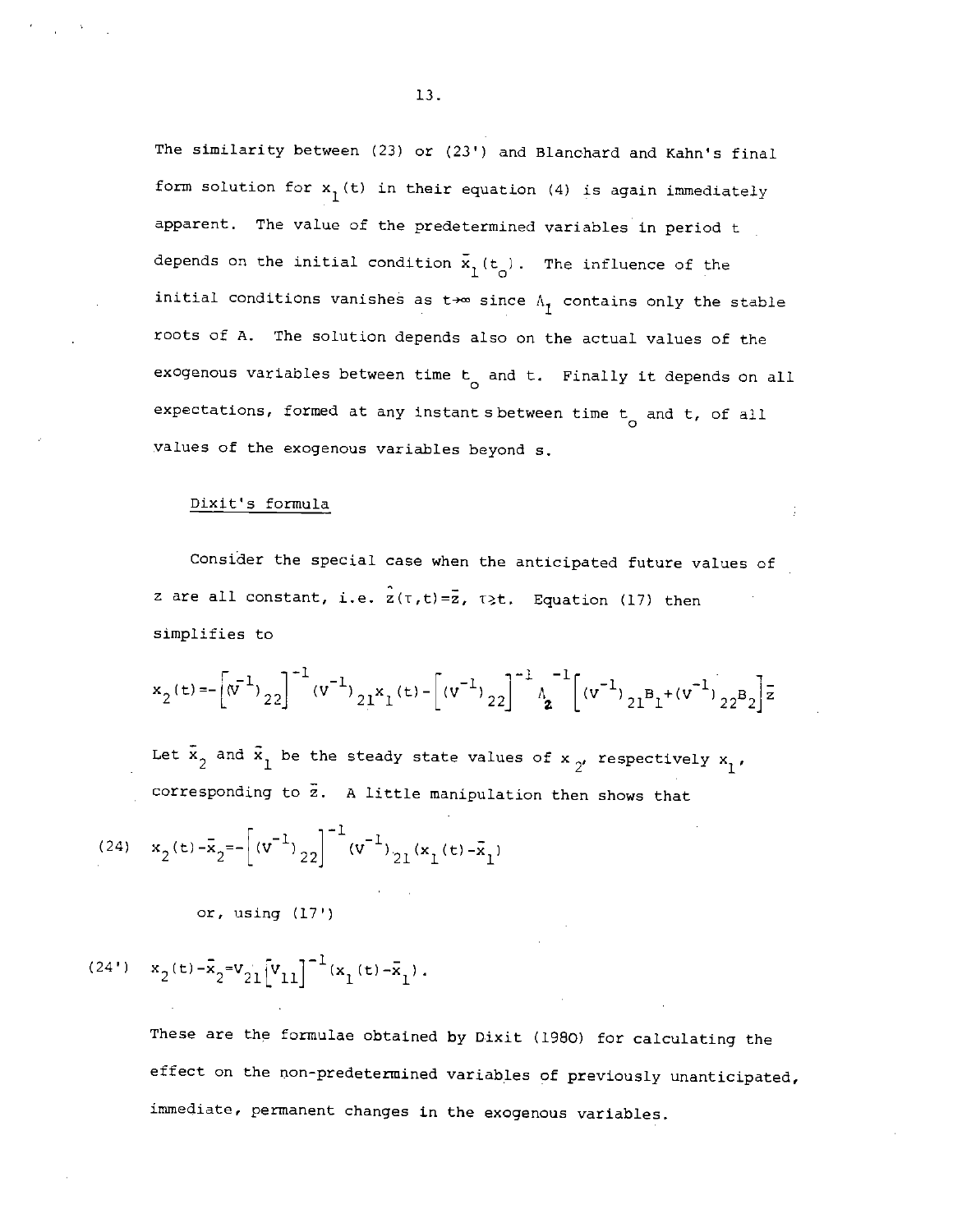An Example

An example of the kind of model that fits the formal structure of this Seàtion is the following generalization of a model by Dornbusch (1976) . (See Buiter and Miller (l98la, l98lb) and Wilson (1979).

- (25a)  $m p = ky \lambda r$  k,  $\lambda > 0$
- (25b)  $y = -\gamma(r-\partial \hat{p}(s,t))$  )+  $\delta(e-p)$   $\gamma$ ,  $\delta > 0$  $\partial s$  s=t
- (25c)  $p = \alpha \omega + (1-\alpha)e$  o  $\le \alpha \le 1$
- (25d)  $\frac{d\omega}{dt} = \phi y + \pi$   $\phi > 0$
- (25e)  $\frac{\partial}{\partial s} \hat{e}(s,t) \Big|_{s=t} = r r^*$
- $(25t)$   $\pi=dm$ dt

$$
(25g) \quad \ell \equiv m - \omega
$$

(25h) c  $\equiv$  e  $-\mu$ .

m is the nominal money stock, p the domestic price level, y real output, r the domestic nominal interest rate, e the exchange rate (domestic currency price of foreign currency)  $\omega$  the money wage,  $\pi$  the underlying or "core" rate of inflation, r\* the world interest rate. All variables except,  $r$ ,  $r^*$  and  $\pi$  are in logs. Equation (25a) is the LM curve, equation (25b) the IS curve. The price of domestic output is a mark-up on unit labour costs and unit import costs

(equation (25c)) . The foreign currency price of imports is assumed constant. Through choice of units its logarithm

计数据 经公司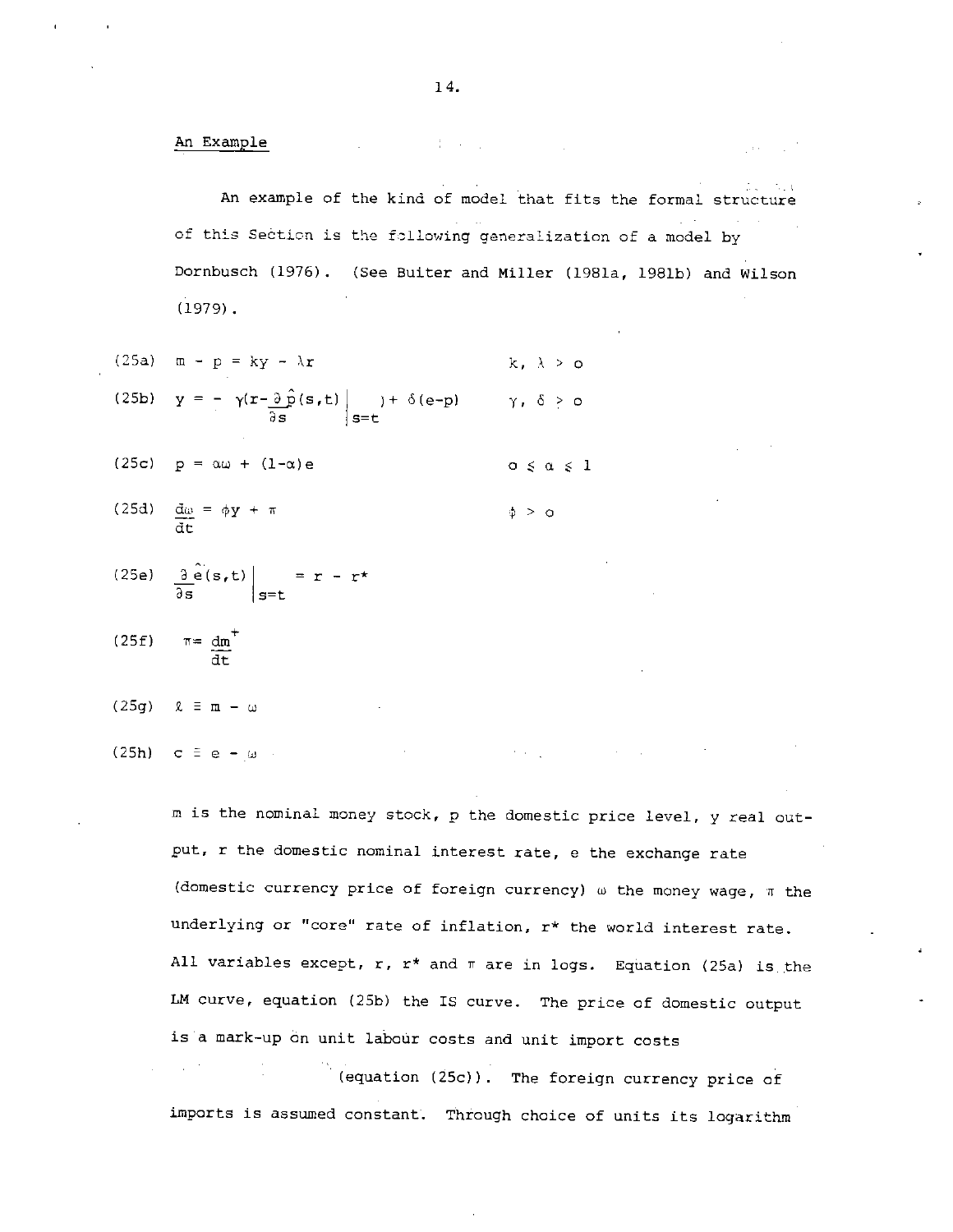equals zero. The augmented wage Phillips curve is given by equation (25d). The international interest differential is assumed to equal the expected rate of exchange depreciation (equation 25e). The underlying or core rate of inflation equals the right-hand side time derivative of the money stock:

$$
\frac{dm}{dt}^+(t) = \lim_{\tau \to t} \frac{m(\tau - t)}{\tau - t}
$$
. The money wage rate is treated as predetermined  
1>rt

and is a continuous function of time, unlike the exchange rate. A convenient choice of state variables is  $\ell \equiv m - \omega$  which is a measure of real liquidity and  $c \equiv e - \omega$  which is a measure of competitiveness. c is a forward-looking jump-variable because of e. *l* is predetermined. Except at those instants that m makes a discrete jump, it is a continuous function of time. We assume dm(t) to be constant dt

in what follows so that  $dm=dm'=p$ . dt dt

The state-space representation of the model is given in (26).

(26) 
$$
\begin{bmatrix} \frac{d}{dt} & \frac{d}{dt} \end{bmatrix} = \frac{1}{\alpha \gamma (\lambda \phi - k) - \lambda} \begin{bmatrix} \phi \alpha \gamma & \phi \alpha (\lambda \delta - \gamma (1 - \alpha)) \\ 1 & \alpha \delta (\phi \lambda - k) + \alpha - 1 \end{bmatrix} \begin{bmatrix} \ell(t) \\ c(t) \end{bmatrix} + \frac{1}{\alpha \gamma (\lambda \phi - k) - \lambda} \begin{bmatrix} \alpha \gamma \lambda \phi & -\phi \lambda \gamma (1 - \alpha) \\ \lambda & \lambda + \gamma (k - \phi \lambda) \end{bmatrix}
$$

A necessary and sufficient condition for a stationary equili brium of (26) (corresponding to constant values of the exogenous variables) to be a saddle-point (i.e. for the state matrix to have one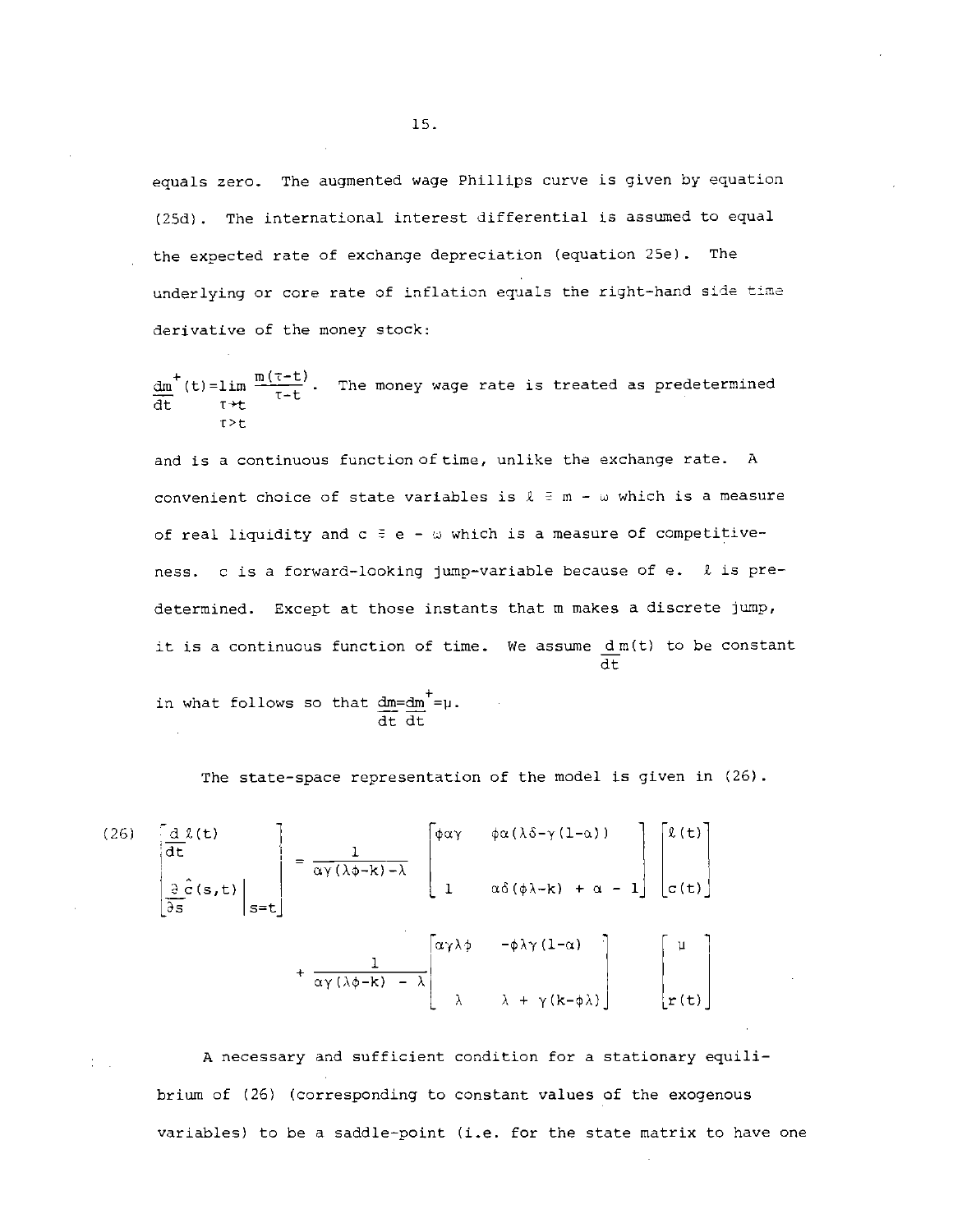stable and one unstable characteristic root) is  $\alpha\gamma(\lambda\phi-k)$  -  $\lambda < \infty$ . The interpreation of this condition is that, at a given level of competitiveness, an exogenous increase in aggregate demand raises  $_{\text{Out}-}$ put. The "saddlepath" for this model is upward-sloping in  $c-\ell$  space.

We can apply the methods of this section to the model of equation (26). Note that  $x_1 = \ell$ ,  $x_2 = c$  and  $z = \begin{bmatrix} u \\ k \end{bmatrix}$ . The A and B matrices are given in (26). An initial condition is given for  $\ell(t)$ at t =  $t_o$ . A graphical illustration of the effect of an unanticipated increase in the world interrest rate  $r^*$  is given in Figure 1. The economy is assumed to be in steady-state equilibrium at  $E_1$  for  $t < t_0$ . The new steady—state equilibrium corresponding to the higher value of r\*, which has a higher value of c and a lower value of  $\ell$  is at  $E_2$ . At  $t = t_0$  a previously unanticipated increase in  $r^*$  becomes part of the private agents' information sets. If the increase in  $r^*$  occurs immediately (at  $t=t_o$ ) the level of competitiveness jumps immediately to  $E_{12}$ . With  $\ell$  predetermined this jump places it on the unique convergent trajectory S'S' through  $E_2$ . After the initial "jump depreciation", the real exchange rate gradually appreciates along S'S' to  $E_2$ . An anticipated future increase in  $r^*$  at  $t_1 > t_0$  causes an immediate jump depreciation to  $E'_{12}$ . This jump has to satisfy the condition that it places the system on that unstable trajectory (UU in Figure 1), drawn with reference to  $E_{1}$ , which will take it to the unique convergent trajectory S'S' trhough  $E_2$  at t = t<sub>1</sub>, that is at the moment that the foreign interest rate assumes its new higher value.

$$
(\mathcal{L}^{\mathcal{L}}_{\mathcal{L}}\otimes\mathcal{L}^{\mathcal{L}}_{\mathcal{L}}\otimes\mathcal{L}^{\mathcal{L}}_{\mathcal{L}}\otimes\mathcal{L}^{\mathcal{L}}_{\mathcal{L}}
$$

 $\label{eq:2.1} \frac{1}{\sqrt{2\pi}}\int_{\mathbb{R}^{3}}\frac{1}{\sqrt{2\pi}}\int_{\mathbb{R}^{3}}\frac{1}{\sqrt{2\pi}}\int_{\mathbb{R}^{3}}\frac{1}{\sqrt{2\pi}}\int_{\mathbb{R}^{3}}\frac{1}{\sqrt{2\pi}}\int_{\mathbb{R}^{3}}\frac{1}{\sqrt{2\pi}}\int_{\mathbb{R}^{3}}\frac{1}{\sqrt{2\pi}}\int_{\mathbb{R}^{3}}\frac{1}{\sqrt{2\pi}}\int_{\mathbb{R}^{3}}\frac{1}{\sqrt{2\pi}}\int_{\mathbb{$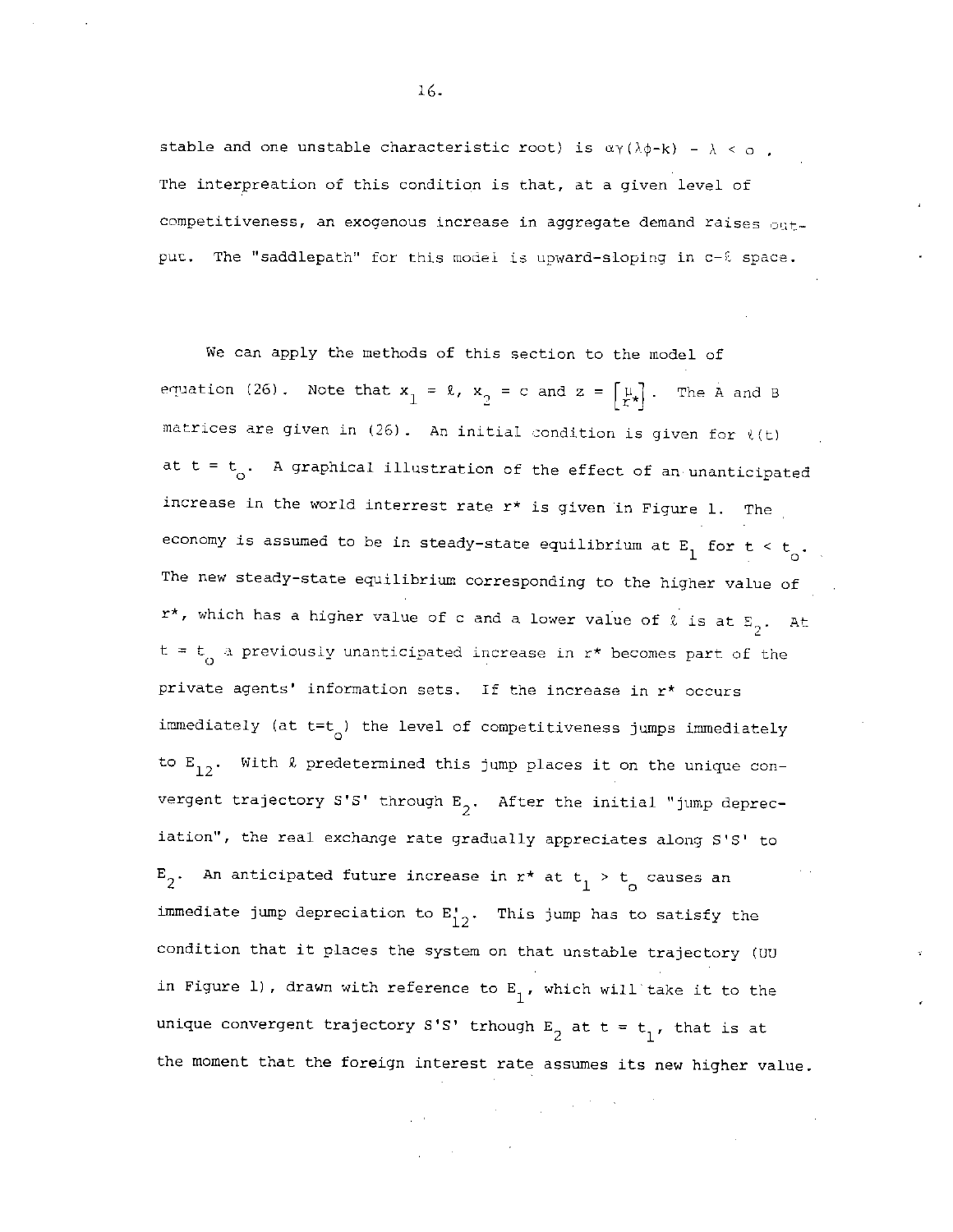

Figure 1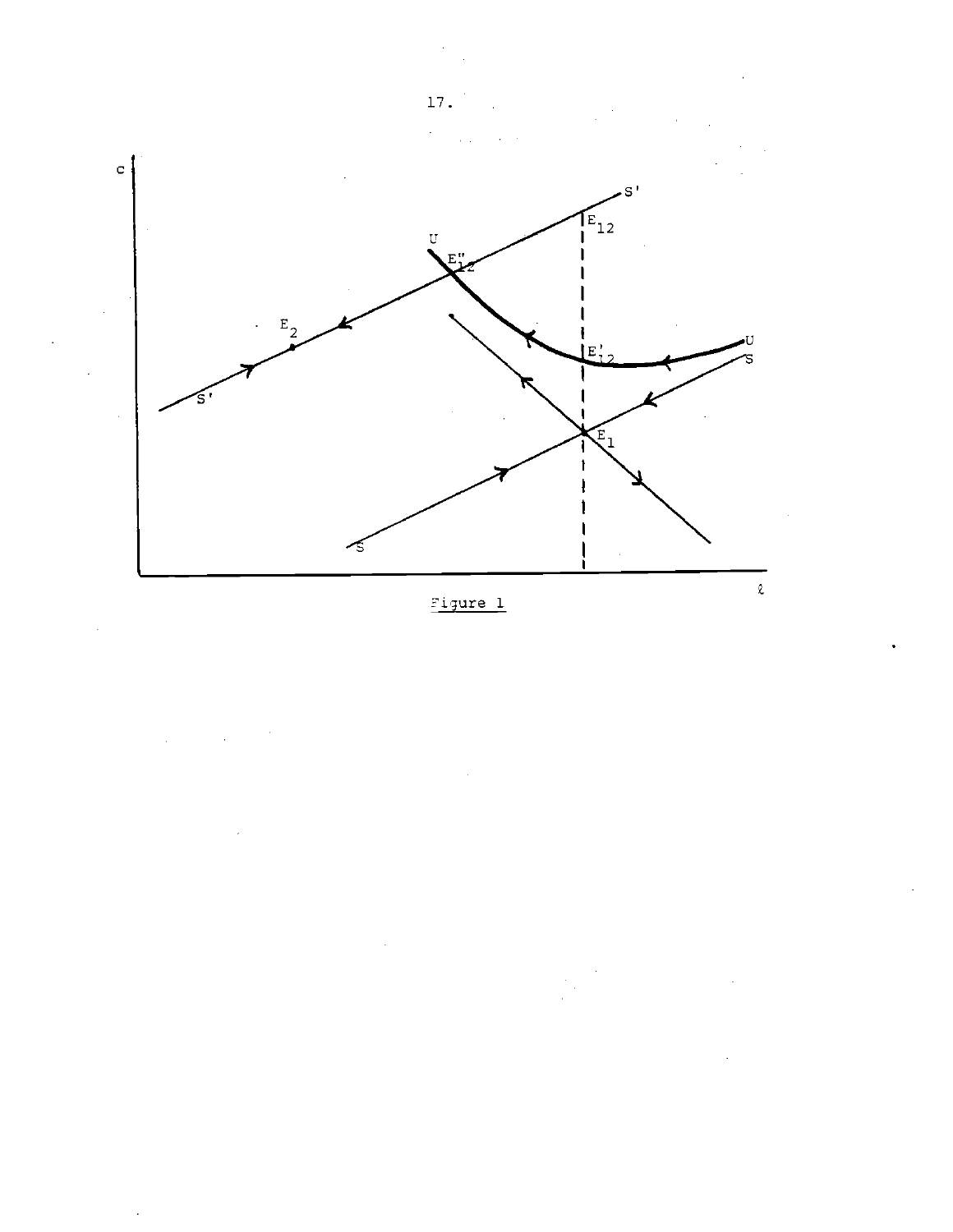- (3) The case of "too many" stable roots
- (3a) Thackward-looking" but non-predetermined state variables

Consider the case where the matrix A has  $n_1$  stable roots and  $n-n_1$  unstable roots, but where there are only  $n_1$ <sup>'</sup>  $n_1$  predetermined variables. We first analyse the case where it is possible to identify, on economic grounds,  $n_1$  state variables  $x_1$  for which we choose a backward-looking solution as in  $(21)$ . Of these  $n_1$  backward-looking variables,  $n_1'$  are predetermined and will be denoted  $x_1'$ . The remaining  $n_1-n_1'$  are non-predetermined and are denoted  $x_1''$ . Thus

$$
(27) \quad \mathbf{x}_1 = \begin{bmatrix} x_1 \\ x_1 \\ x_1 \end{bmatrix}
$$

Assume that at  $t = t_{\alpha}$  the following set of linear restrictions applies:

(28) 
$$
F_1x_1''(t_o) + F_2x_1'(t_o) + F_3x_2(t_o) = f
$$

 $F_1$  is an  $(n_1-n_1')x(n_1-n_1')$  matrix,  $F_2$  an  $(n_1-n_1')xn_1'$  matrix,  $F_3$  an  $(n-n_1)$  x $(n-n_1)$  matrix and f an  $n_1-n_1$ ' vector.

Provided  $F_1$  is invertible (i.e. provided (28) represents  $n_1 - n_1$ independent boundary conditions) a unqiue convergent solution exists to the system (29a,b) with boundary conditions (30a,b)

(29a) 
$$
\begin{bmatrix} \frac{d}{dt} & x_1'(t) \\ \frac{d}{dt} & x_1''(t) \end{bmatrix} = A_{11} \begin{bmatrix} x_1'(t) \\ x_1''(t) \end{bmatrix} + A_{12}x_2(t) + B_1z(t)
$$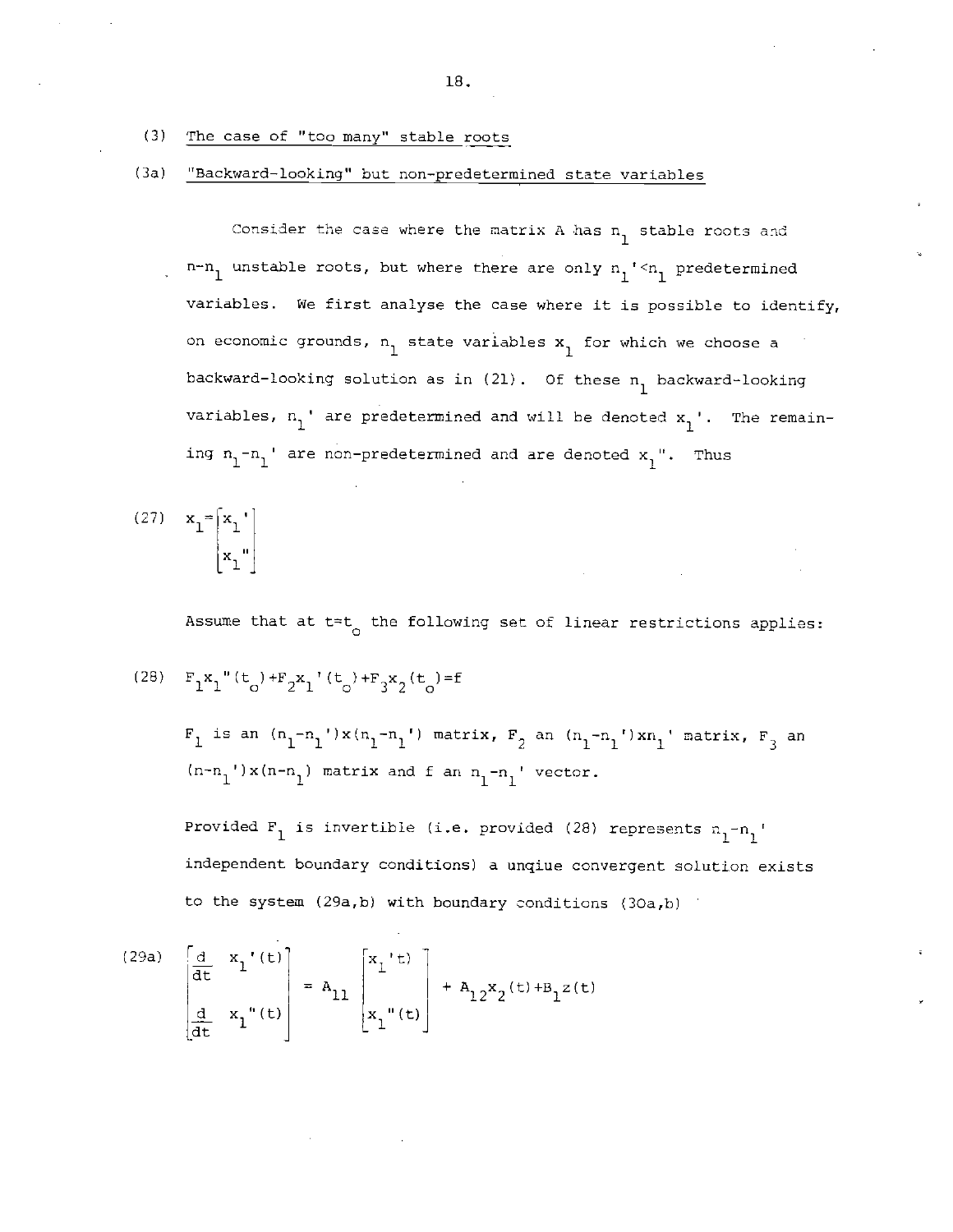(29b) 
$$
\frac{3}{9s}x_{2}(s,t) \Big|_{s=t} = A_{21} \Big[ x_{1}(t) + A_{22}x_{2}(t) + B_{2}z(t)
$$
  
\n(30a)  $x_{1}(t_{0}) = \overline{x}_{1}(t_{0})$   
\n(30b)  $x_{1}(t_{0}) = -F_{1}^{-1}F_{2}x_{1}'(t_{0}) - F_{1}^{-1}F_{3}x_{2}(t_{0}) + F_{1}^{-1}f$ .  
\nThe solution is given by equations (30a,b) and  
\n(17)  $x_{2}(t) = -\Big[(v^{-1})_{22}\Big]^{-1}(v^{-1})_{21}\Big[x_{1}(t) - \Big[(v^{-1})_{22}\Big]^{-1}\Big[\frac{a}{t}e^{A_{2}(t-\tau)}\Big[(v^{-1})_{21}B_{1} + \Big[(v^{-1})_{22}B_{2}]e^{A_{2}(t-\tau)}\Big[(v^{-1})_{22}B_{2}]e^{A_{2}(t-\tau)}\Big]$   
\n(181)  $\Big[x_{1}(t) - \Big[x_{1}(t) - \Big[x_{1}(t) - \Big[x_{1}(t) - \Big[x_{1}(t) - \Big] + \Big[x_{1}(t) - \Big[x_{1}(t-\tau) - \Big[x_{1}(t) - \Big] + \Big[x_{1}(t-\tau) - \Big[x_{1}(t) - \Big[x_{1}(t) - \Big] + \Big[x_{1}(t-\tau) - \Big[x_{1}(t) - \Big[x_{1}(t) - \Big] + \Big[x_{1}(t-\tau) - \Big[x_{1}(t) - \Big[x_{1}(t-\tau) - \Big[x_{1}(t-\tau) - \Big[x_{1}(t-\tau) - \Big[x_{1}(t-\tau) - \Big] + \Big[x_{1}(t-\tau) - \Big[x_{1}(t-\tau) - \Big[x_{1}(t-\tau) - \Big[x_{1}(t-\tau) - \Big[x_{1}(t-\tau) - \Big[x_{1}(t-\tau) - \Big] + \Big[x_{1}(t-\tau) - \Big[x_{1}(t-\tau) - \Big[x_{1}(t-\tau) - \Big[x_{1}(t-\tau) - \Big[x_{1}(t-\tau) - \Big[x_{1}(t-\tau) - \Big[x_{1}(t-\tau) - \Big[x_{1}(t-\tau) - \Big[x_{1}(t-\tau) - \Big[x_{1}(t-\tau) - \Big[x_{1}(t-\tau) - \Big[x_{1}(t$ 

An example of a model that fits this format is found Buiter and Miller (1981b) . It is obtained by making a fairly minor alteration to the model of equations (25a—h) . The equation for the core rate of inflation (25f) is replaced by

$$
(25f') \qquad \pi(t) = \eta \int_{-\infty}^{t} e^{-\eta(t-s)} \frac{dp(s) ds}{dt} \qquad \eta > 0
$$

 $\ddot{ }$ 

This defines  $\pi$  as a backward-looking weighted average of current and past inflation rates with exponentially declining weights. We continue

19.

 $\sim 10^{-1}$  m  $^{-1}$ 

 $\alpha$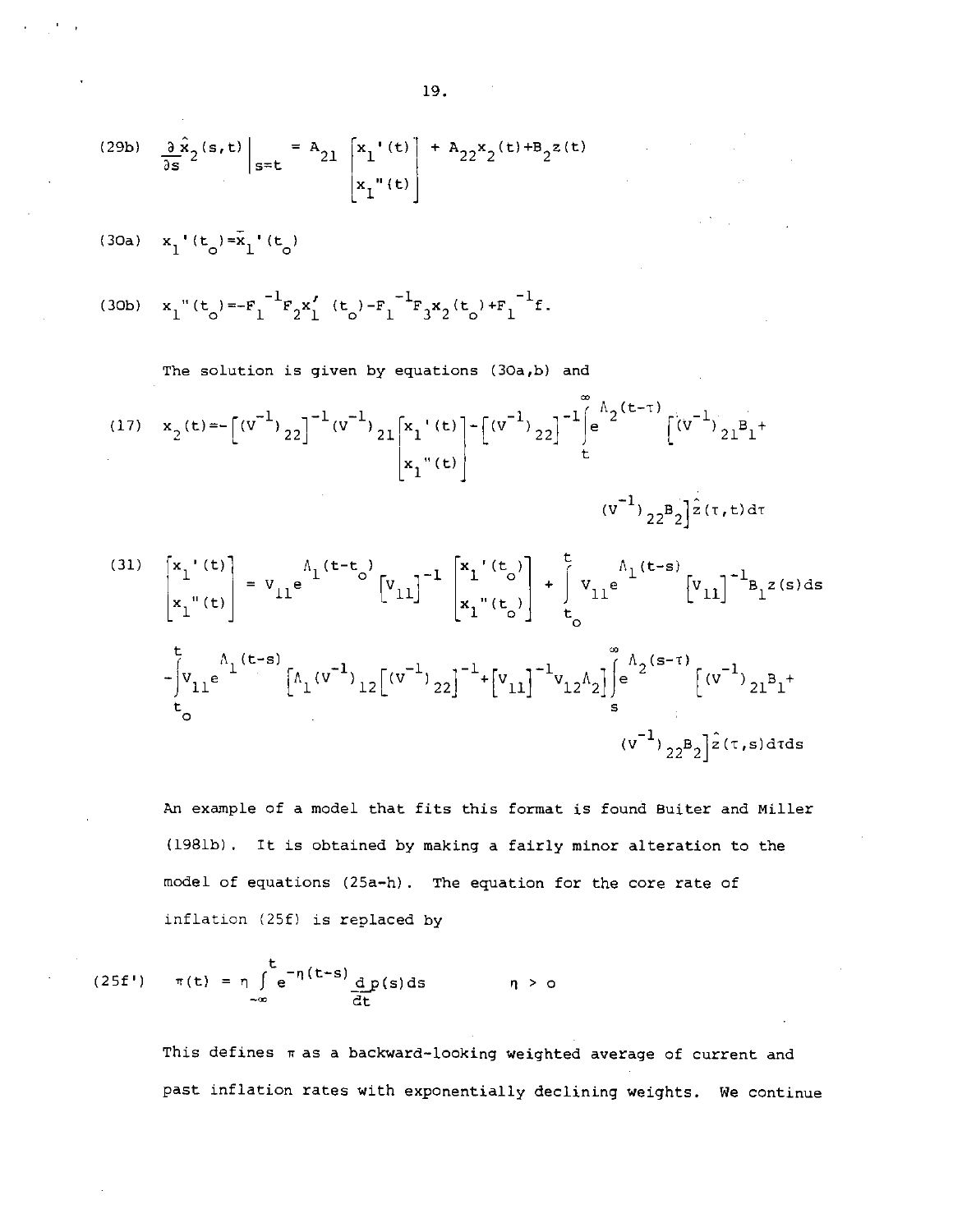to treat  $\omega$  and  $m$  (and therefore  $\ell$ ) as predetermined and continuous functions of time. Differentiating (25f') yields the familiar adaptive process

 $d\pi = \eta(\underline{d} \underline{p} - \pi)$  $\overline{dt}$   $\overline{dt}$   $\overline{t}$ 

> From  $(25f')$  one can see that while  $\pi$  is backward-looking, it will not be a continuous function of time if p can make discontinuous jumps. From equation (25c) one can see that p will jump discontinously whenever e jumps discontinuously, if  $\alpha < 1$ .  $\pi$  can indeed be described as a "dependent' jump variable as it will jump if and only if p jumps. From (25f') or (2Sf') we derive:

(32) 
$$
\pi(t) = \pi(t^{-}) + \eta(p(t)-p(t^{-}))
$$

where  $\pi(t^{-}) = \lim_{\pi \to 0} \pi(\pi)$  and similarly for  $p(t^{-})$ .  $T+1$  $T < L$ 

> The state-space representation of the model of equations  $(25 a,b,c,d,e,f'', g and h)$  is:

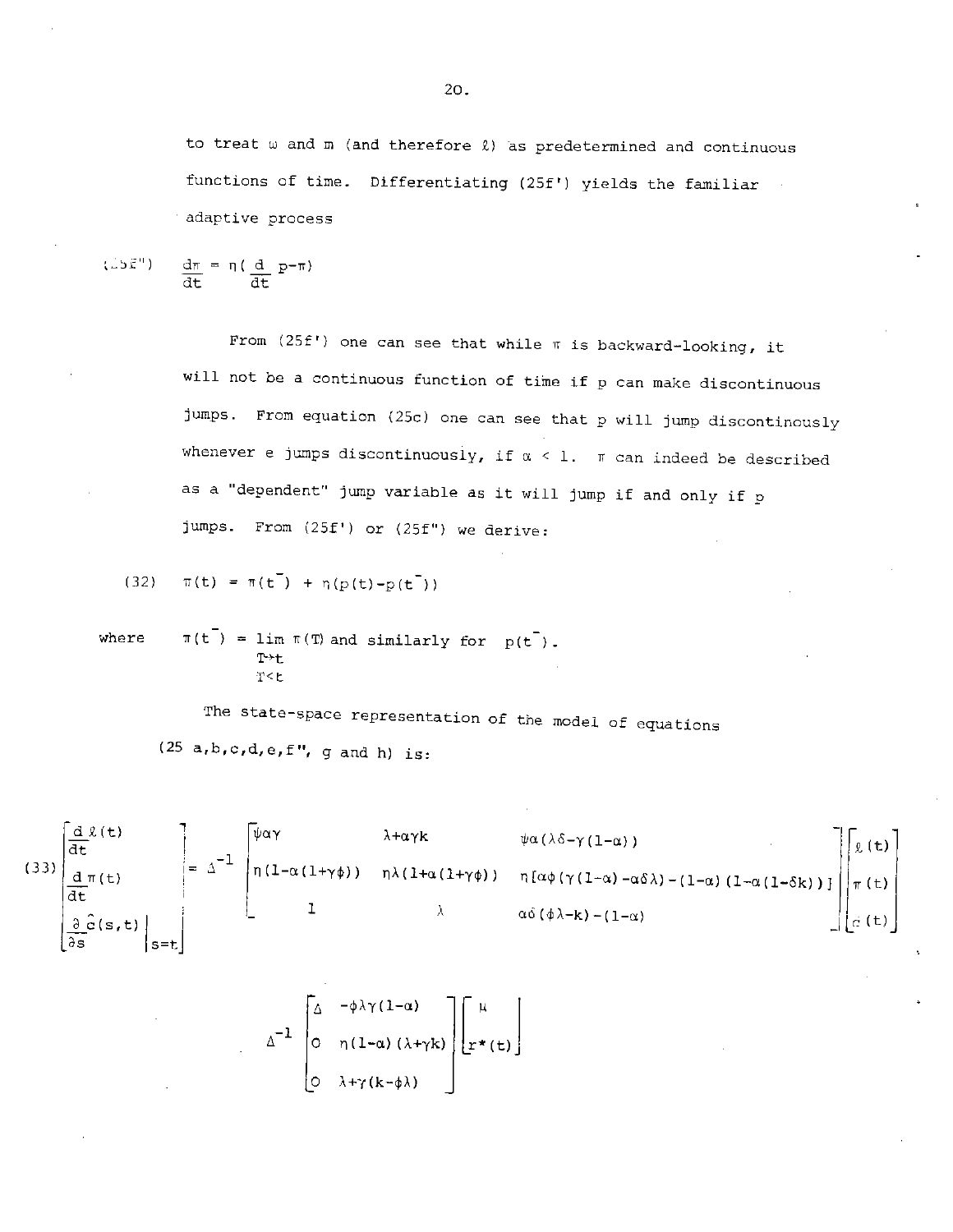where  $\Delta = \alpha \gamma (\phi \lambda - k) - \lambda < 0$  $\mathcal{L}_{\text{max}}$  and  $\mathcal{L}_{\text{max}}$  and  $\mathcal{L}_{\text{max}}$  and  $\mathcal{L}_{\text{max}}$ 

For plausible values of the parameters of the model, the state matrix A of (33) will have two stable (complex conjugate) roots and one unstable root (see Buiter and Miller (1981b)). Yet there is only one predetermined variable,  $\ell$ . We do, however, have three linearly independent boundary conditions which guarantee a unique solution for the model. First note that (32) can be written as

$$
\pi(t) = \pi(t^{-}) + \eta(l - \alpha) (c(t) - c(t^{-})) + \eta(\omega(t) - \omega(t^{-}))
$$

Since  $\omega(t)$  is a continuous function of time the last term vanishes and (34)  $\pi(t) = \pi(t^{-}) + \eta(1-\alpha) (c(t)-c(t^{-}))$ 

Using the notation of equations (27-31),  $x_1' = 2$ ,  $x_1'' = \pi$  and  $x_2 = c$ .

Thus, starting the system off at  $t=t_0$  one proceeds as follows.  $\ell(t)$  is given by past history at  $\tilde{\ell}(t)$ , say. Unless there is news at t<sub>o</sub> (i.e. unless  $I(t_o) \neq I(t_o^{-})$ ),  $\pi(t_o)$  will be equal to the historically given value  $\pi(t_{\odot}^{\dagger})$ . If there is "news" at  $t_{\odot}$ ,  $\pi(t_{\odot})$  is determined using equations (30a), (30b) and (17) evaluated at  $t=t_{0}$ . Equation (34) is of the format of (28) or (30b).  $c(t_{\text{o}}^{-})$  is found by using (30a,b) evalued at t=t<sub>o</sub> and (17) evaluated at t=t<sub>o</sub> . From t<sub>o</sub> onwards, we treat  $\pi(t)$  as predetermined until further "news"arrives, in which case (34) again becomes relevant. In the model of equation (33), an unanticipated permanent reduction in  $\mu$  leads to an immediate "jump" appreciation of the real exchange rate, c, and a jump reduction in core inflation,  $\bar{\tau}$ .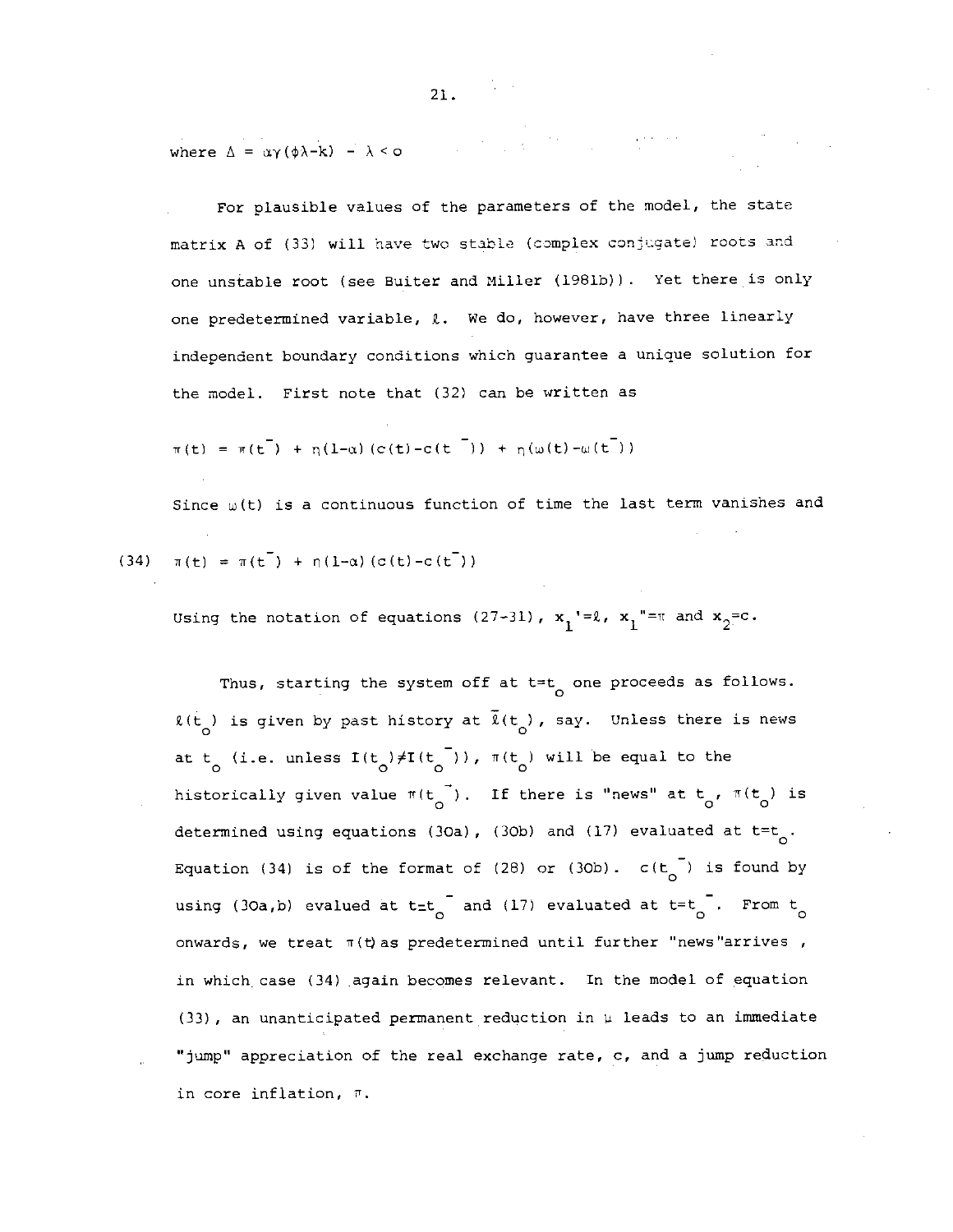#### (3h) Forward—looking state variables associated with stable characteristic roots I

Another small modification to the model of equatidns (25a—h) permits us to illustrate the class of models to be characterized and analysed in this subsection. The equation for the core rate of inflation (2Sf) is replaced by:

$$
(25f''') \quad \pi = \frac{\partial \hat{p}(s,t)}{\partial s} \Big|_{s=t}
$$

This can be interpreted as perfect foresight or rational expectations in the labour market. We no longer treat the money wage rate as a continuous function of time. Both c and 2. now are "jump" variables.

The state-space representation of the model of equation (25a—h) with (2Sf"') is

(35) 
$$
\begin{bmatrix}\n\underline{d} \ell(t) \\
\overline{d}t\n\end{bmatrix} = \begin{bmatrix}\n\lambda^{-1} & -\begin{bmatrix}\n(1-\alpha)(1-\alpha(1+\gamma\phi)+\alpha\delta k) + \alpha\delta\phi\lambda \\
\lambda(1-\alpha(1+\gamma\phi)) & 1\n\end{bmatrix}\n\end{bmatrix} \begin{bmatrix}\n\ell(t) \\
c(t)\n\end{bmatrix}
$$

Note that the model has become recursive. The behaviour of c is completely independent of the behaviour of  $\ell$  except for such interdependence as may be introduced via the boundary conditions. The two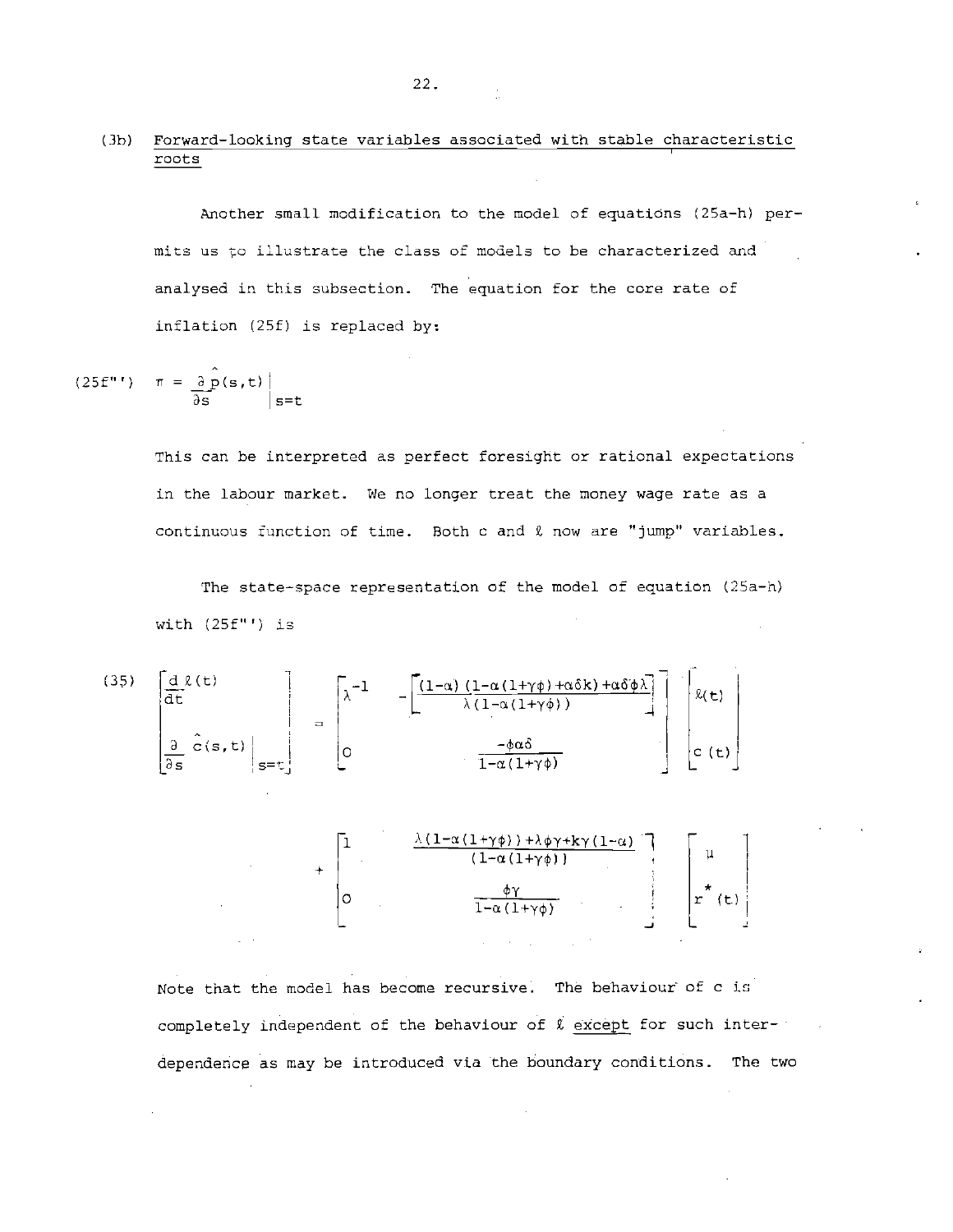characteristic roots of the A matrix in (34) are  $\lambda$   $\bar{a}$  and  $\underbrace{-\phi\alpha\delta}_{\pm}$  .  $1-\alpha(1+\gamma\phi)$ 

 $\mathcal{L}_{\text{max}}$  , and the space of the space of  $\mathcal{L}_{\text{max}}$ 

The sign of the latter is the sign of  $(1-\alpha(1+\gamma\phi))$ . To interpret this condition we add a demand shock term d on the right-hand side of. the IS equation (25b) . A little manipulation then yields

= -  $\frac{\gamma(1-\alpha)}{1-\alpha(1+\gamma\phi)}$  r<sup>\*</sup> +  $\frac{\alpha(1-\alpha)\delta}{1-\alpha(1+\gamma\phi)}$  c +  $\frac{(1-\alpha)}{1-\alpha(1+\gamma\phi)}$  d

For  $o \leq a < 1$ ,  $1-\alpha(1+\gamma\phi)$  must be positive for an exogenous increase in demand to raise output at a given level of competitiveness. We. assume this condition is satisfied. It implies that the characteristic root governing c is negative. Thus even though we have initial conditions for neither e nor  $\omega$  (or neither c nor  $\ell$ ) there is one unstable and one stable root. Figure 2 depicts the response of c and  $\ell$  to an unanticipated permanent increase in  $r^*$ . The  $\underline{\mathcal{X}}$  =o locus could dt be downward—sloping, but nothing essential hinges on that. With both c and  $\ell$  free to jump in response to "news", the condition that c and  $\ell$ remain bounded for bounded values of the exogenous variables  $\mu$  and  $r^*$ no longer suffices to select a unique solution trajectory. Consider an immediate unanticipated increase in  $r^*$  at  $t=t$ . The new long run equilibrium is  $E_2$ . The initial position at  $t_{\circ}$  is assumed to be  $E_1$ . Any jump in  $\ell$  and c which places the system anywhere on S'S' at t=t satisfies the equations of motion and guarantees convergence to  $\mathtt{E}_2.$ A plausible further restriction might be that the behaviour of this system with its two "forward—looking" variables should not be dependent on an "irrelevant" past. With the increase in r\* occurring at  $t_{0}$ , when it is first anticipated, this would mean that the system jumps immediately to  $E_{2'}$ , the new long-run equilibrium. If a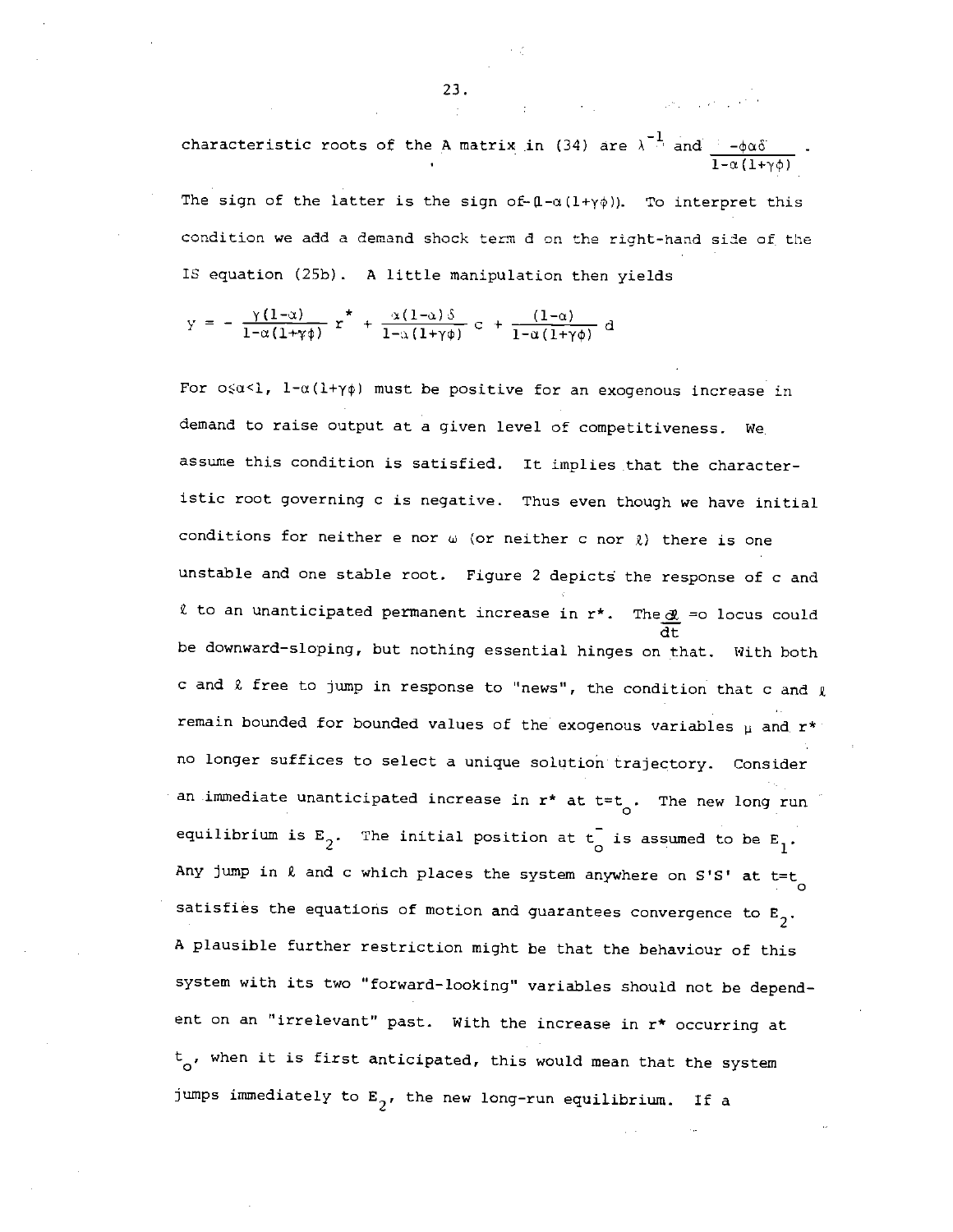previously unanticipated increase in r\* is expected to occur at  $t_1$ > $t_0$ , any jump in c and that places the system on a divergent solution trajectory, drawn with reference to  $E_1$ , which will take it at t=t<sub>1</sub> to S'S', the convergent path through  $E_2$ , satisfies the equations of motion and converges to  $E_2$ . Three such divergent paths, UU, G'U' and U"U" are drawn in Figure 2.  $E_{12}$ ,  $E'_{12}$  and  $E''_{12}$  are possible positions of c and  $\ell$  at t<sub>o</sub>. By analogy with the argument for the case of the immediate increase.in r\*, a case can be made for restricting the solution to an initial jump to  $E_{1,2}$  on UU', from where the system will arrive at  $E_{\frac{1}{2}}$  when  $r^*$  is actually increased, i.e. at  $t=t_1$ . (See  $\text{Inford}$  (1979).



Figure 2

24.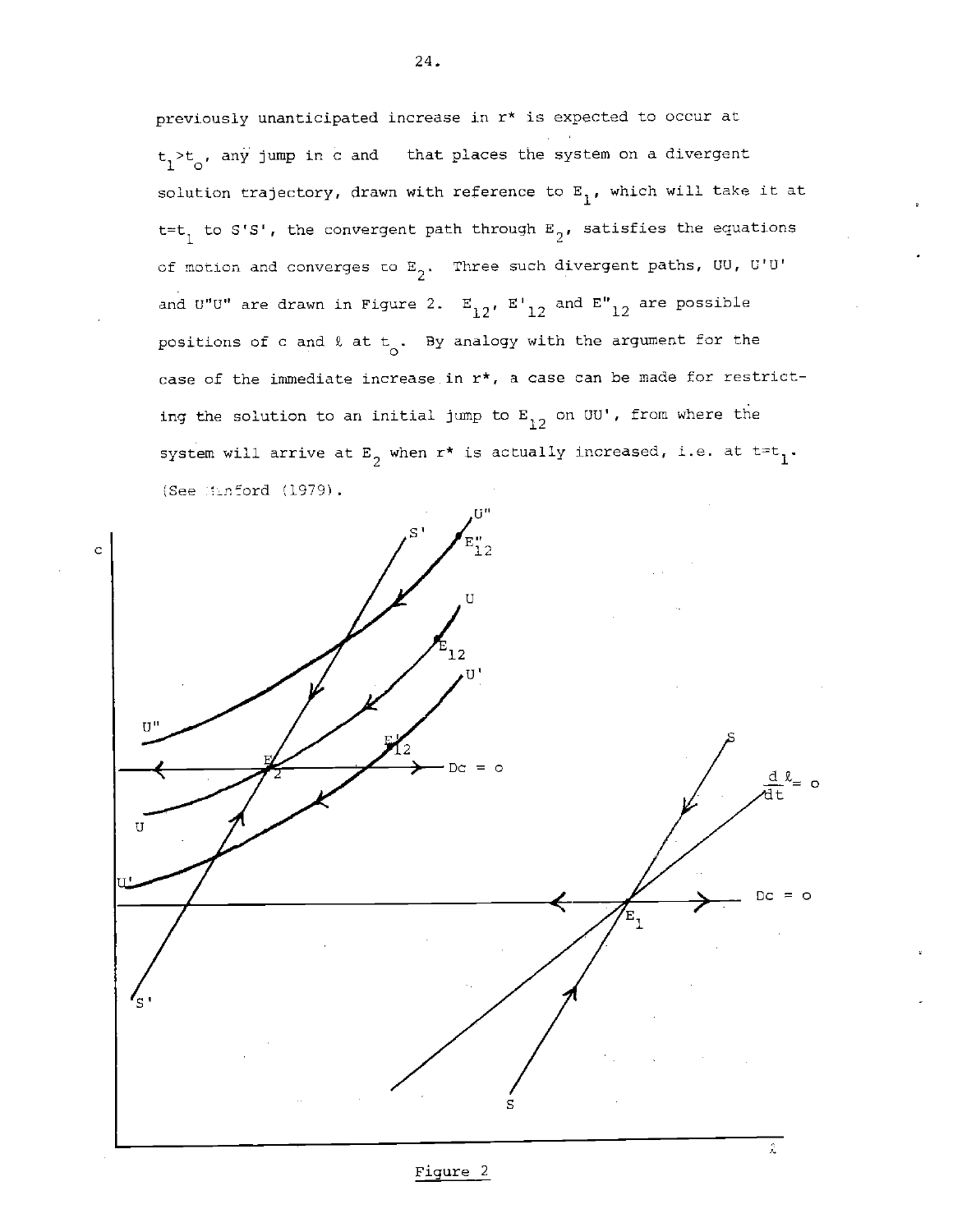The proposed boundary conditions therefore take the form:





This class of boundary value problen can be solved using the method of The method of adjoints adjoints adjoints.

We consider the model of equations (3a,b) over a time interval  $t_{\alpha}$  stst, during which the information set does not change, i.e. I(t)=I,  $t_o$  stst<sub>1</sub>. Over this interval, therefore,  $\frac{3}{2\pi}x_2(s,t)$  = s=t  $d\mathbf{x}_{2}^{'}(t)$  and equations (3a,b) or (7) can be written as: dt f

(37)  $\frac{d}{dt}x(t)=Ax(t)+Bz(t)$ . t  $\frac{d}{dt}t$ 

We now consider the two-point boundary value problem of equations (37) and (38)

(38) Mx(t<sub>o</sub>)+Nx(t<sub>1</sub>)=r

Equation (38) gives n linear restrictions on the value of the state vector at two distinct dates.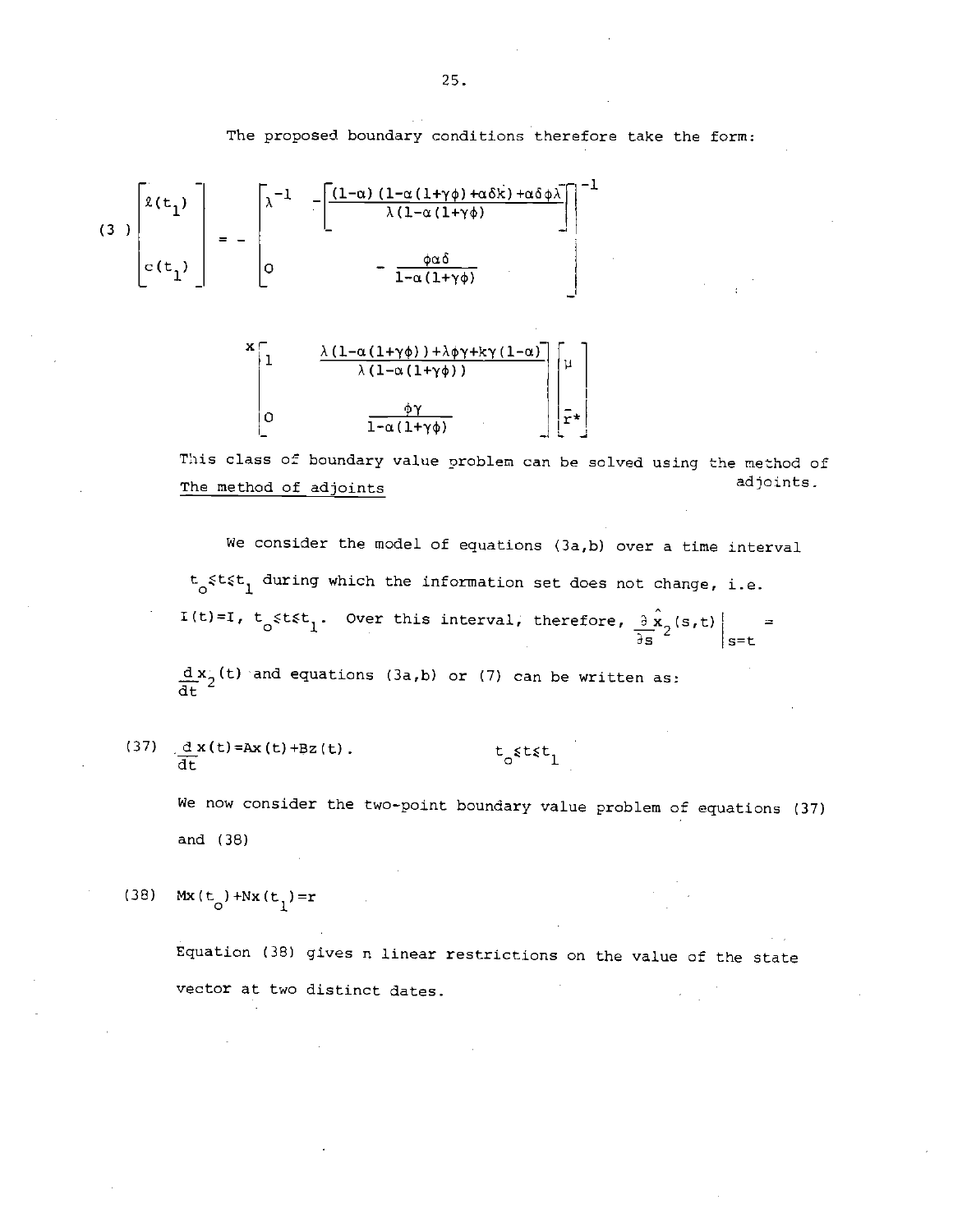Let 
$$
M = {\mu_{jj}}
$$
,  $N = {\nu_{jj}}$  and  $r = {\rho_1, ..., \rho_j, ..., \rho_n}^T$  (6)

 $i, j = 1, 2, \ldots, n.$ 

We can therefore rewrite  $(38)$  as  $(38')$ 

(38') 
$$
\sum_{i=1}^{n} u_{ji} x_i(t_0) + \sum_{i=1}^{n} v_{ji} x_i(t_1) = \rho_j
$$
 j = 1, 2, ..., n.  
 $x_i$  now denotes the i<sup>th</sup> elements of x, i = 1, 2, ..., n.

Consider the adjoint system to (37).

(39) 
$$
\frac{d}{dt} s(t) = - A^{T} s(t)
$$

We integrate the adjoint equations backward from  $t = t_1$ , once for each  $x_i(t_1)$  in (38 '), using as the terminal boundary conditions

(40) 
$$
s_i^{(j)}(t_1) = v_{ji}
$$
   
 i, j = 1, 2, ..., n.

 $s_i^{(j)}(t_1)$  is the i<sup>th</sup> component at  $t = t_1$  for the j<sup>th</sup> backward integration of the adjoint equation. Thus, if  $v_j^T$  denotes the transpose of the  $j$ <sup>th</sup> row of N in equation (38), we have the solution

(41) 
$$
s^{j}(t) = e^{-\left(t - t_{1}\right)A^{T}} v_{j}^{T}
$$
   
  $j = 1, 2, ..., n$ .

Setting  $t = t_0$  in (41) we obtain  $s^{(j)}(t_0)$ .

The fundamental identity for the method of adjoints is (see Roberts and Shipman 11972, pp. 17—221):

(42) 
$$
\sum_{i=1}^{n} s_{i}^{(j)}(t_{1}) x_{i}(t_{1}) - \sum_{i=1}^{n} s_{i}^{(j)}x_{i}(t_{0}) = \int_{t_{0}}^{t_{1}} \sum_{i=1}^{n} s_{i}^{(j)}(t) b_{i}z(t) dt
$$
  
\nis the i<sup>th</sup> row of the matrix B.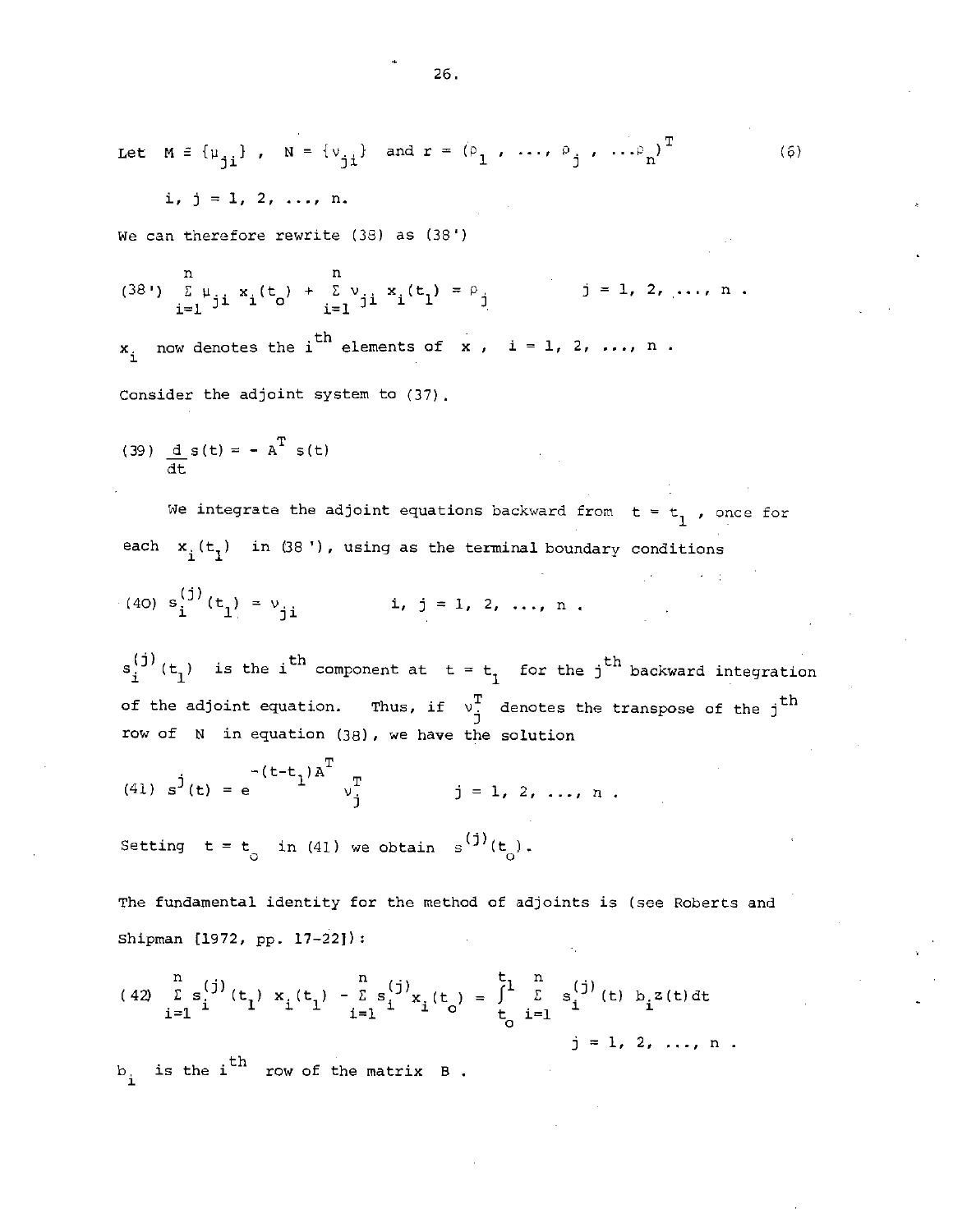Substituting for  $s^{(j)}(t_1)$  from  $(40)$  into  $(42)$  and using  $(38')$  yields

$$
\rho_{j} - \sum_{i=1}^{n} \mu_{ji} x_{i}(t_{0}) - \sum_{i=1}^{n} s_{i}^{(j)}(t_{0}) x_{i}(t_{0}) = \int_{t_{0}}^{t_{1}} \sum_{i=1}^{n} s_{i}^{(j)}(t) b_{i} z(t) dt
$$
\nor\n
$$
\int_{i=1}^{n} \mu_{ji} + s_{i}^{(j)}(t_{0}) x_{i}(t_{0}) = \rho_{j} - \int_{t_{0}}^{t_{1}} \sum_{i=1}^{n} s_{i}^{(j)}(t) b_{i} z(t) dt
$$
\n
$$
\int_{i=1}^{n} \mu_{ji} + s_{i}^{(j)}(t_{0}) x_{i}(t_{0}) = \rho_{j} - \int_{t_{0}}^{t_{1}} \sum_{i=1}^{n} s_{i}^{(j)}(t) b_{i} z(t) dt
$$
\n
$$
\int_{i=1}^{n} \sum_{i=1}^{n} x_{i}^{(j)}(t) x_{i}(t) dt = \int_{t_{0}}^{t_{1}} \sum_{i=1}^{n} x_{i}^{(j)}(t) x_{i}(t) dt
$$

Equation (43). constitutes a set of n equations in the n unknowns  $x_i(t_o)$ , i = 1, 2..., n. If they are linearly independent they will yield a unique solution for  $x(t)$ . Given the value of the entire state vector at t = t<sub>o</sub>, equation (37) can be solved as a standard initial value problem. Its solution would be

(43) 
$$
\mathbf{x}(t) = e^{A(t-t_0)} \mathbf{x}(t_0) + \int_{t_0}^{t_1} e^{A(t-s)} Bz(s) ds, t_0 \leq t \leq t_1
$$

However, in practical (i.e. numerical) applications, the true value of x at  $t=t_0$  can only be approximated. Since A will in general possess unstable characteristic roots, any error in the calculation of  $x(t_0)$  will be compounded as time passes. If there are unstable roots, it is therefore computationally superior, having calculated  $x(t)$  using the method of adjoints, to use the solution method of equations (17) or (17') and (23) or (23'). Note that  $\hat{z}$  ( $\tau$ ,  $s$ ) =  $z(\tau, t_o)$ .  $=z(s)$  for  $t_{0}$  ssst<sub>1</sub> when we apply this method. If the information set changes at  $t=t_1$ , we resolve the two-point boundary value problem. Equation (36) can be seen to be the special case of equation (38) with  $M=O$ .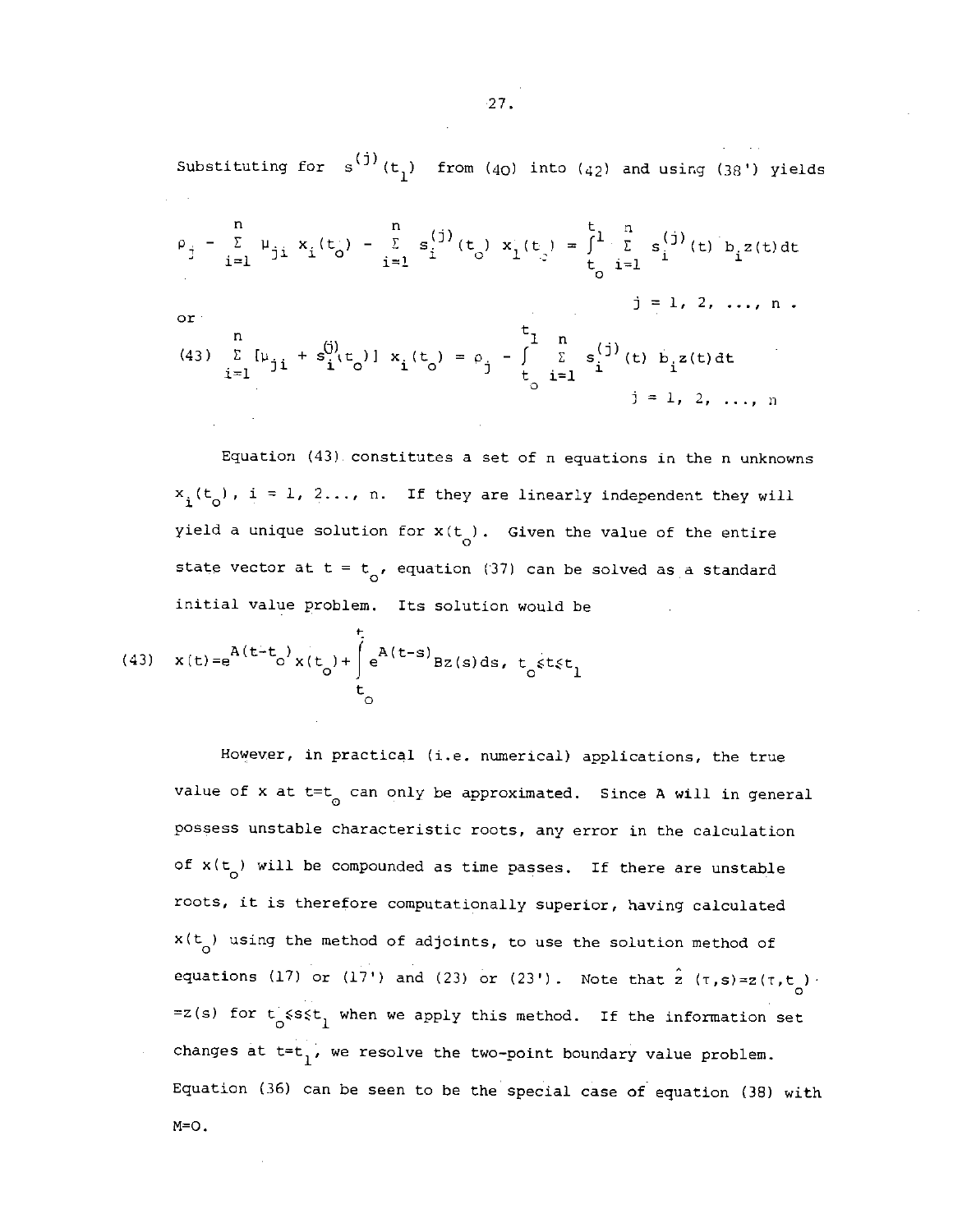(4) CONCLUSiON

The paper presents a general solution method for rational expectations models that can be represented by systems of deterministic first order linear differential equations with constant coefficients. It is the continuous time adaptation of the method of Blanchard and Kahn. To obtain a unique solution there must be as many linearly independent boundary conditions as there are linearly independent state variables. Three slightly different versions of a well—known small open economy macroeconomic model were used to illustrate three fairly general ways of specifying the required boundary conditions. The first represents the standard case in which the number of stable characteristic roots equals the number of predetermined variables. The second represents the case where the number of stable roots exceeds the number of predetermined variables but equals the number of predetermined variables plus the number of "backward—looking" but non—predetermined variables whose discontinuities are linear functions of the discontinuities in the forward-looking variables. The third represents the case where the number of unstable roots is less than the number of forward-looking state variables. For the last case, boundary conditions are suggested that involve linear restrictions on the values of the state variables at a future date.

The method of this paper permits the numerical solution of models with large numbers of state variables. Any combination of anticipated or unanticipated, current or future and permanent or transitory shocks can be analysed.

2.8.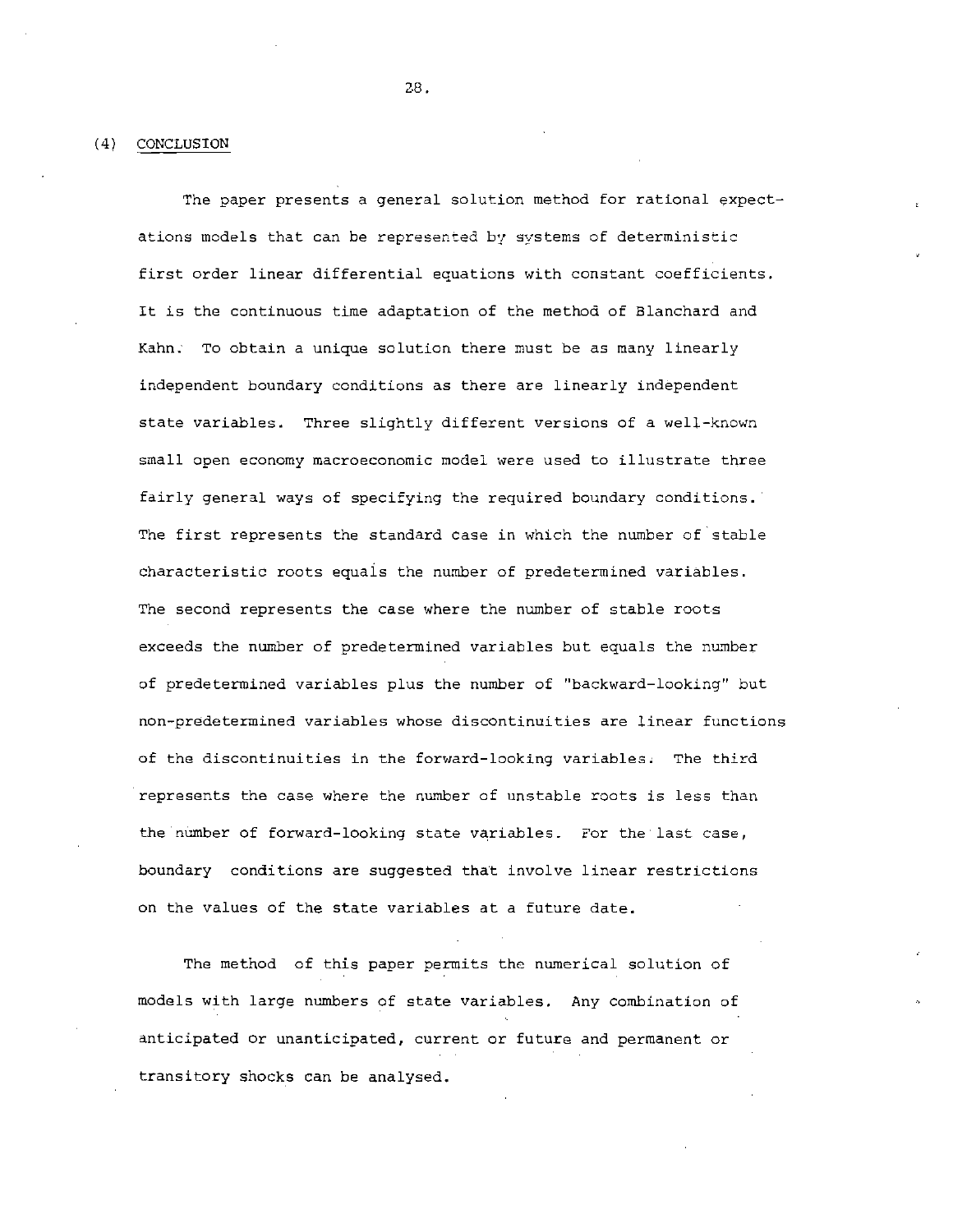## Acknowledgement footnote:

I would like to thank Marcus Miller, Stephen Turnovsky and other members of the University of Warwick 1981 Summer Workshop for helpful comments and suggestions. Financial support from the Leverhulme Trust is gratefully acknowledged.

#### REFERENCES

- Elanchard, 0. J. (1980) , "The Monetary Mechanism in the Light of Rational Expectations", in S. Fischer ed. Rational Expectations and Economic Policy, University of Chicago Press, Chicago, pp. 75—116.
- Blanchard, 0. J. and Kahn, C. M. (1980) , "The Solution of Linear Difference Models under Rational Expectations', Econometrica, 48, July, pp. 1305—1311.
- Brock, William A. (1975) , "A Simple Perfect Foresight Monetary Model", Journal of Monetary Economics 1, April, pp. 133-150.
- Buiter, W. and Miller, M. (1981a), "Monetary Policy and International Competitiveness: The Problems of Adjustment", Oxford Economics Papers, pp. 143—175.
- Buiter, W. H. and Miller, M. (1981b), "Real Exchange Rate Overshooting and the Output Cost of Bringing Down Inflation'. Forthcoming, European Economic Review.
- Calvo, 0. A. (1977), "The Stability of Models of Money and Perfect Foresight: A Comment", Econometrica, 45, October, pp. 1737-1939.
- Dixit, A. (1980) , "A Solution Technique for Rational Expectations Models with Applications to Exchange Rate and Interest Rate Determination", Mimeo, University of Warwick, November,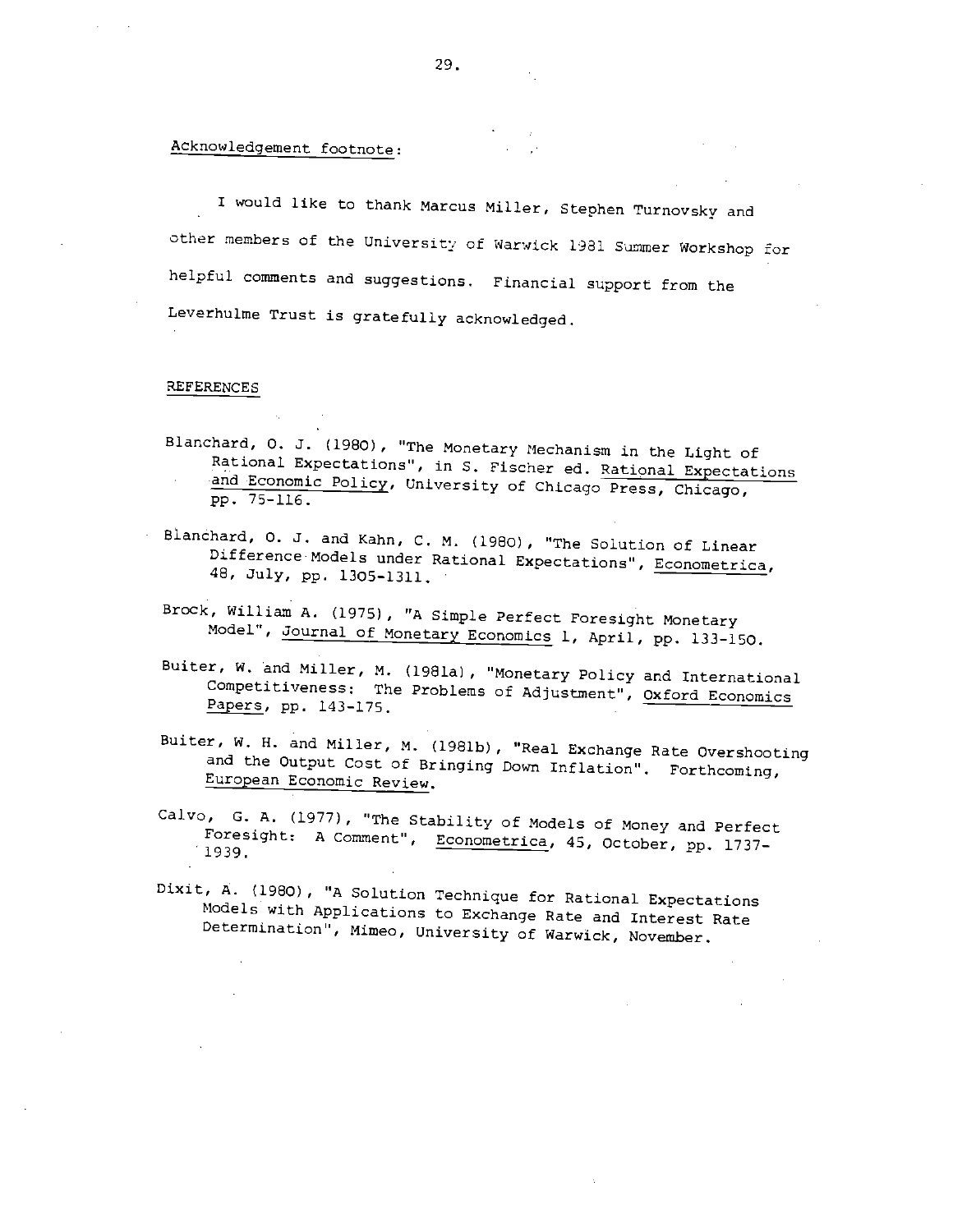- Dornbusch, R. (1976), "Expectations and Exchange Rate Dynamics", Journal of Political Economy, 84, December, pp. 1161-1176.
- Dornbusch, R. and Fischer, S. (1980), "Exchange Rates and the Current Account', American Economic Review, 70, No. 5, December
- Flood, R. and Garber, P. (1980), "Market Fundamentals versus price level bubbles: The first tests', Journal of Political Economy, 88, August, pp. 745—770.
- Krugnan, p. (1979), "A Model of Balance of Payments Crises", Journal of Money, Credit and Banking, Il, August, pp. 311—325.
- Minford, A. P. L. (1979) , "Terminal Conditions, Uniqueness and the Solution of Rational Expectations Models", Unpublished, University of Liverpool.
- Roberts, S. M. and Shipman, J. S. (1972) , Two-Point Boundary Value Problems: Shooting Methods, Elsevier, New York.
- Sargent. T. and Wallace, N. (1973), "The Stability of Models cf Money and Growth with Perfect Foresight", Econometrica, 41,
- Turnovsky, S. J. and Burmeister, E. (1977), "Perfect Foresight, Expectational Consistency, and Macroeconomic Equilibrium", Journal of Political Economy, 85, April, pp. 379-393.
- Wilson, C. (1979, "Anticipated Shocks and Exchange Rate Dynamics," Journal of Political Economy, 87, June, pp. 636-647.

#### FOOTNOTES

- $(1)$  See Brock  $(1975)$  for a model in which these transversality conditions are derived from explicit optimizing behaviour by an infinite-lived consumer. The non-predetermined variables there have the interpretation of co-state variables in a dynamic optimization problem.
- (2) The non-predetermined variables frequently are asset prices deter- mined in efficient asset markets. Implicit arbitrage conditions rule out anticipated future jumps in these asset prices. Thus, except at those instants at which new information arrives, the nonpredetermined variables are continuous functions of time. See Calvo  $(1977)$ .